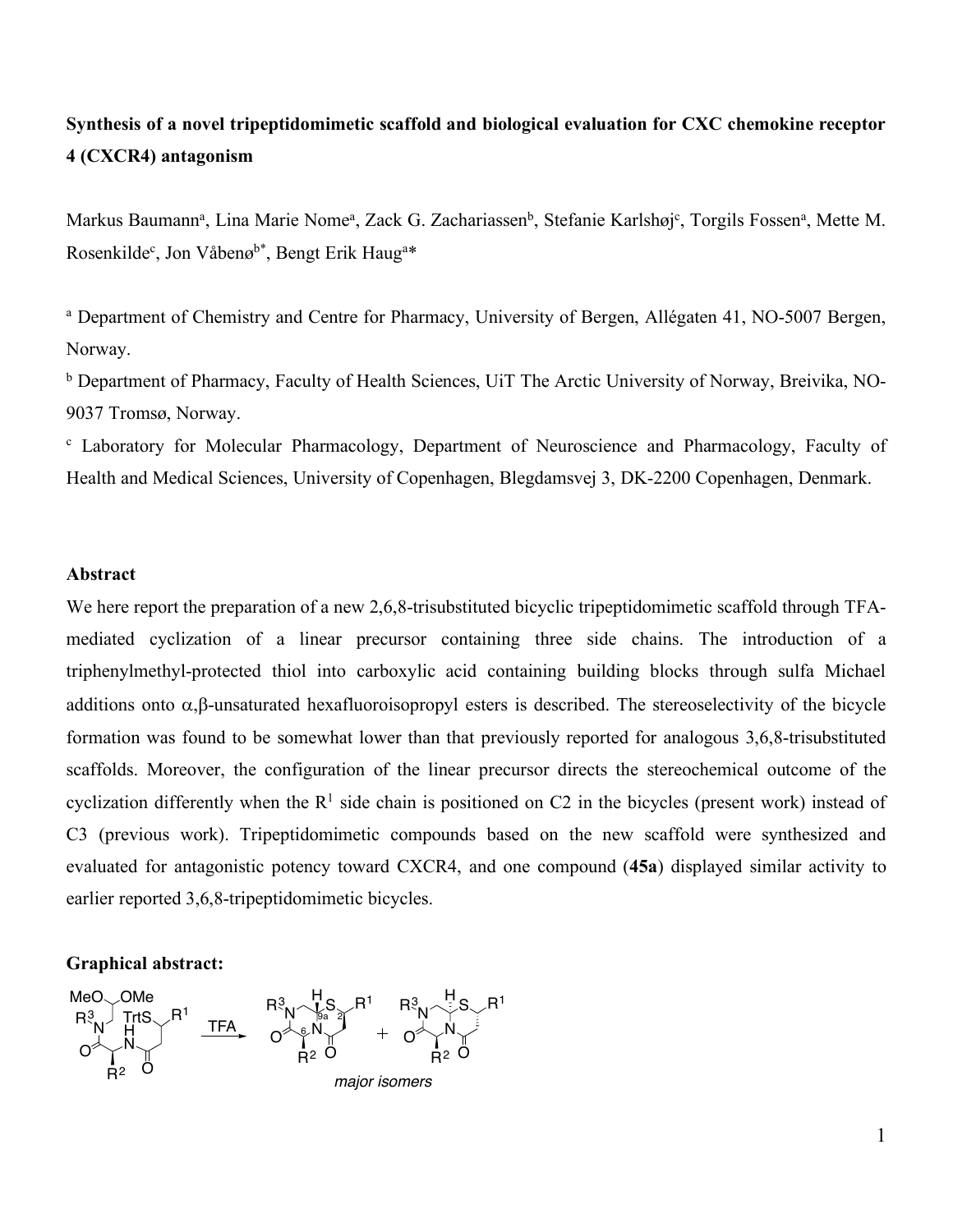### **1. Introduction**

Endogenous and exogenous peptides display a multitude of important activities related to human disease states, and both the processing of peptide substrates and the binding of signalling peptides have been targeted for therapeutic purposes. Thus, proteolytic enzymes (proteases) as well as peptide-binding (peptidergic) receptors are targets for drugs. Compounds that interfere with either processing or signalling of peptides are commonly referred to as peptidomimetics, and have been classified as either peptide backbone mimetics (type I), functional mimetics (type II) or topographical mimetics (type III).1 Peptidomimetic structures have found widespread use as drugs, and in a drug discovery perspective, tripeptidomimetics have been identified as particularly interesting.2

We have previously reported the synthesis of a novel type of tripeptidomimetics based on a 3.6.8trisubstituted 4,7-dioxo-1-thia-5,8-diaza-bicyclo<sup>[4.4.0]</sup>decane scaffold (Figure 1A).<sup>3</sup> These compounds were Arg1-Arg2-2-Nal3 (2-napthylalanine, 2-Nal) mimetics and were designed as antagonists for the CXC chemokine receptor 4 (CXCR4), which is a 7TM receptor involved in entry of T-tropic HIV strains into  $CD4^+$  T-cells,<sup>4,5</sup> and also has a pathological role in cancer and rheumatoid arthritis.<sup>6</sup> The prototype compounds **1a** and **1b** (Figure 1A) were shown to have  $EC_{50}$  values of 64  $\mu$ M and 80  $\mu$ M, respectively, in a cell-based assay for wild-type CXCR4.<sup>3</sup> We recently reported an array of close analogues aimed at investigating the influence of side chain length ( $m = 2-4$ ,  $n = 3-4$ ,  $o = 1-2$ ) on antagonistic potency, where **2a,b** (Figure 1A; isolated as a mixture of diastereoisomers) showed an  $EC_{50}$  of 61  $\mu$ M.<sup>7</sup>



**Figure 1.** A) Bicyclic scaffold A and tripeptidomimetic CXCR4 antagonists based on scaffold  $A^{3,7}$ ; B) Bicyclic scaffold B.

Our tripeptidomimetic compounds are inspired by a series of highly potent cyclopentapeptide CXCR4 antagonists originally reported by Fujii et al.<sup>8</sup> The most potent cyclopentapeptides were based on the amino acid sequence L/D-Arg<sup>1</sup>-Arg<sup>2</sup>-2-Nal<sup>3</sup>-Gly<sup>4</sup>-D-Tyr<sup>5</sup>, where the Arg<sup>1</sup>-position was shown to be relatively insensitive to configurational change, as both L- and D-Arg<sup>1</sup> were tolerated.<sup>8</sup> Later, Demmer et al. showed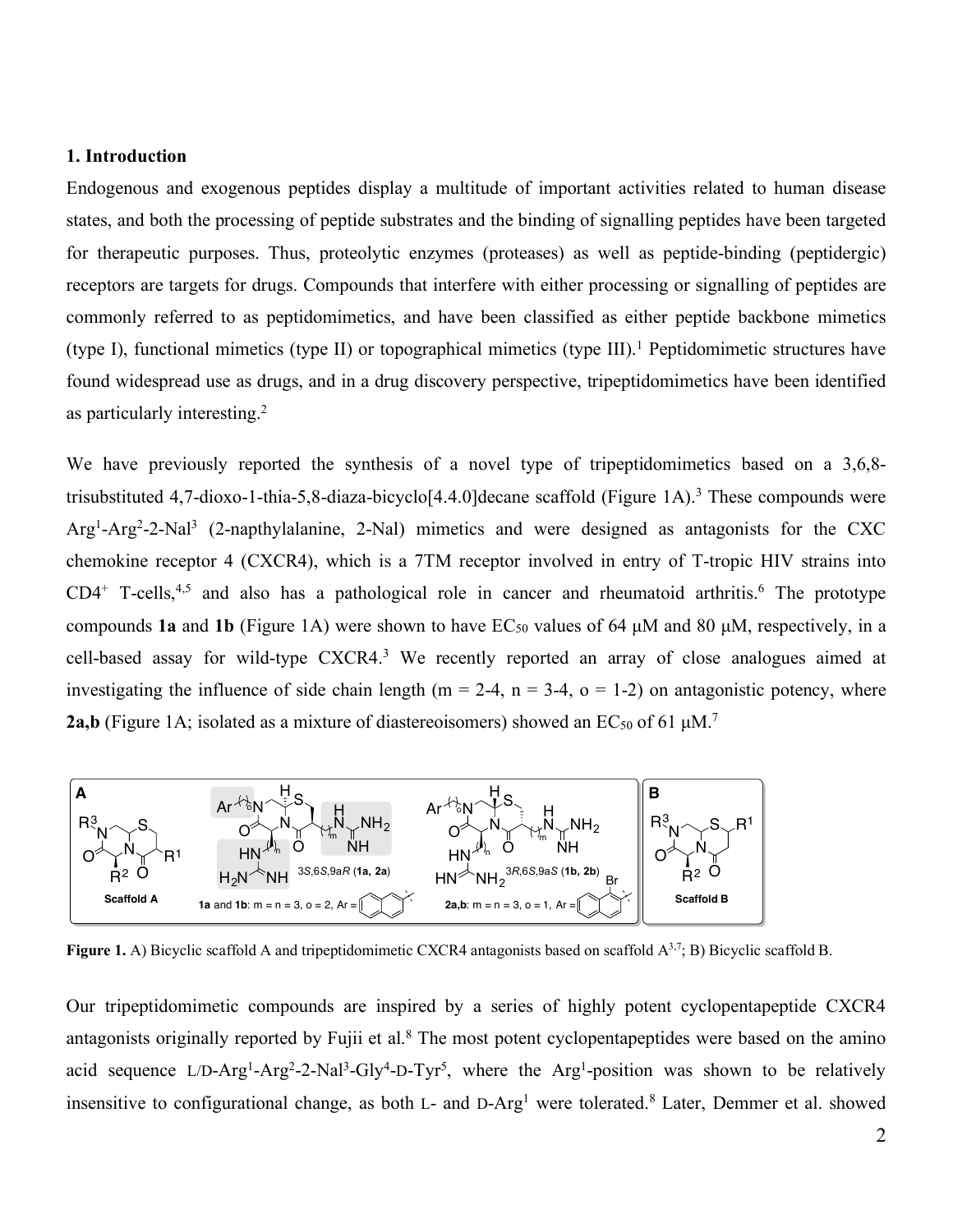that re-positioning of the Arg<sup>1</sup> side chain to give *N*-alkylated D-Ala<sup>1</sup> cyclopentapeptide analogues resulted in high antagonistic potency.<sup>9</sup> For our approach, we envisioned that the 2,6,8-trisubstituted scaffold B (Figure 1B) would be suited to present the side chains of the Arg<sup>1</sup>-Arg<sup>2</sup>-Nal<sup>3</sup> tripeptide fragment in a similar manner as for the cyclopentapeptides. In this scaffold, the  $C_2-C_3$  bond would correspond to the  $C\alpha$ -C $\beta$  vector of the Arg<sup>1</sup> side chain, resulting in an additional conformational constraint. Our synthetic endeavours toward this novel scaffold are reported herein.

# **2. Results and Discussion**

## **2.1. Synthesis**

In our previous syntheses of tripeptidomimetic compounds, the building blocks bearing the  $R<sup>1</sup>$  side chain were prepared without any attempts at controlling the configuration of the chiral centre.<sup>7,3</sup> Consequently, two diastereoisomers (**a** and **b**, Figure 1A) of the scaffold A bicycles were formed in the cyclization. The sulfa Michael-type addition of the deprotected thiol onto the acyliminium ion intermediate was highly stereoselective, as initially investigated by Grimes et al.,<sup>10</sup> and resulted in two diastereomeric bicycles where H6 and H9a always displayed a *cis* relationship.7,3

In our earlier syntheses of building blocks for scaffold A with different chain length for the  $R<sup>1</sup>$  side chain, the sulfur atom was introduced through a Michael addition between triphenylmethanethiol and *N*-Boc protected  $\alpha$ -methylenyl lactams of varying ring size.<sup>3,7</sup> Subsequent hydrolysis of the *N*-Boc protected lactams<sup>11</sup> gave the required *N*-Boc protected w-amino carboxylic acids. For scaffold B, we envisioned that a Michael acceptor with an endocyclic double bond would give access to an array of building blocks with varying methylene spacer length for the  $R<sup>1</sup>$  side chain. Toward this end, we started out by converting *N*-Boc lactam 3 into α,β-unsaturated lactam **4** through reaction of the corresponding enolate with *N*-*tert*butylbenzenesulfinimidoyl chloride at −78 °C (Scheme 1). <sup>12</sup> The α,β-unsaturated lactam **4** was difficult to separate from the starting material and was isolated as a ~10:1 mixture with **3**; however, in the subsequent addition step, the desired Michael adduct **5** could be isolated in pure form. Finally, hydrolysis of **5** gave carboxylic acid **6** in high yield.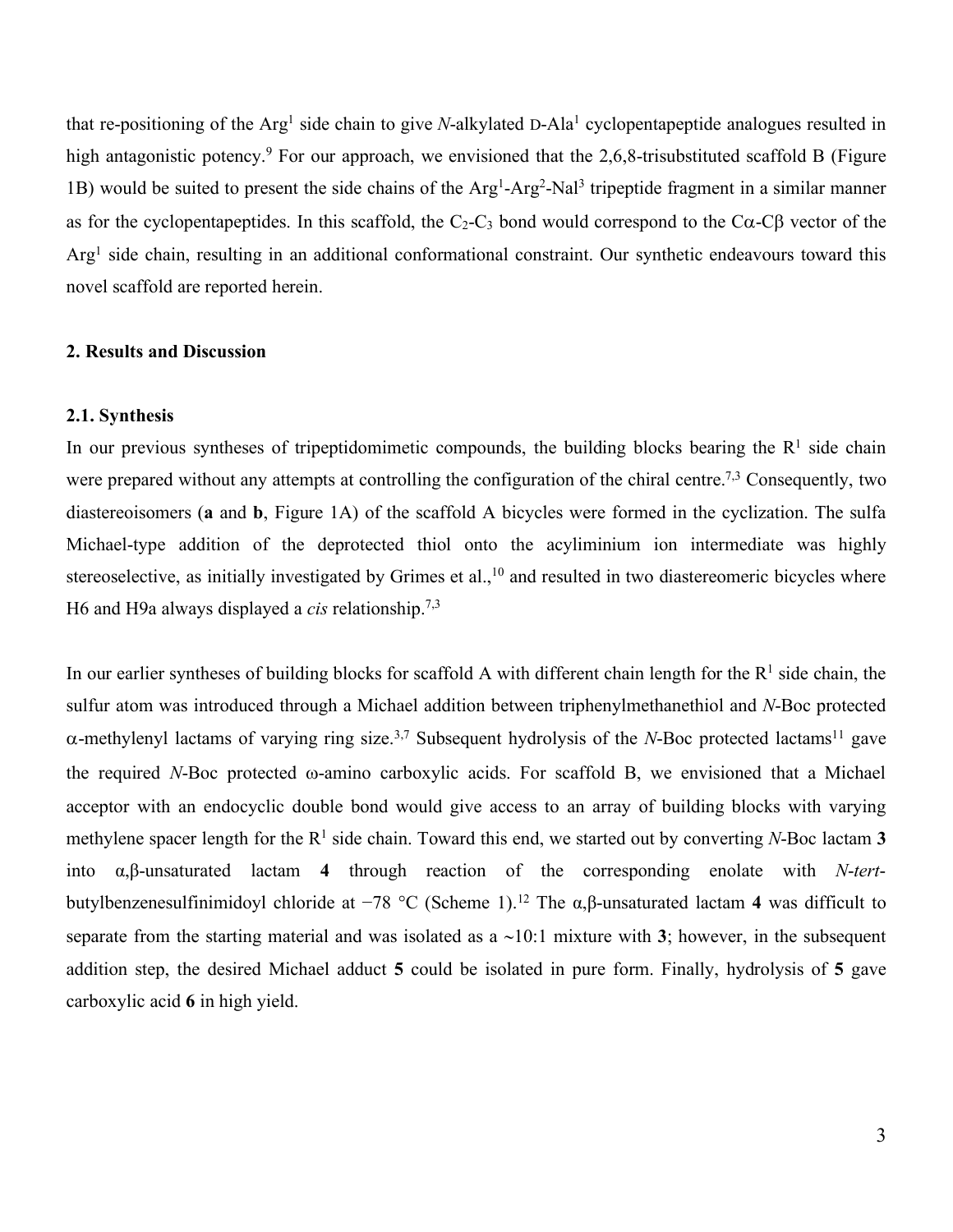

**Scheme 1.** *Reagents and conditions:* a) i) LDA, THF, -78 °C ii) PhS(Cl)=N-*t*-Bu, THF, -78 °C (90%, **4**/**3** ~10:1); b) Ph3CSH, Et<sub>3</sub>N, CH<sub>2</sub>Cl<sub>2</sub> (68%); c) 1 M ag. LiOH, THF (82%).

For elongation of the  $R^1$  side chain, *N*-Boc protected lactam 7 (Scheme 2) was treated with LiHMDS in dry THF to form the corresponding enolate, which was reacted with phenylselenyl chloride to give phenylselenide **8**. <sup>13</sup> Oxidation with hydrogen peroxide to the selenoxide gave in turn the α,β-unsaturated lactam **9**. However, this material proved to be difficult to purify, and the crude product was therefore used directly in the Michael addition.<sup>14</sup> Triphenylmethanethiol was used as the Michael donor in the presence of triethylamine as base and dry  $CH_2Cl_2$  as solvent, but this reaction was unsuccessful. By changing the solvent to anhydrous DMF, the Michael product **10** was obtained in 66% yield over two steps. Finally, hydrolysis gave carboxylic acid **11**.



**Scheme 2.** *Reagents and conditions:* a) i) LiHMDS, THF, -78 °C, ii) PhSeCl, THF, -78 °C (86%); b) H2O2, THF, 0 °C; c) Ph3CSH, Et<sub>3</sub>N, DMF (66% over two steps); d) 1 M aq. LiOH, THF (71%).

While the Michael addition worked well both for the six- and seven-membered lactams, reaction with **12** (Scheme 3) did however not proceed according to plan (data not shown). Although the *m*/*z* for the Michael product **13** was observed for the crude product, all attempts at isolating the product by flash column chromatography proved to be unsuccessful. One reason for the poor outcome might be lower ring-strain for the eight-membered α,β-unsaturated lactam **12** leading to lower reactivity than the six- and seven-membered analogues. Since we were planning to prepare bicyclic analogues with an  $R<sup>1</sup>$  side chain containing five methylene groups, which would require Michael addition onto an  $\alpha$ ,  $\beta$ -unsaturated 9-membered lactam, we decided to abandon the lactam strategy.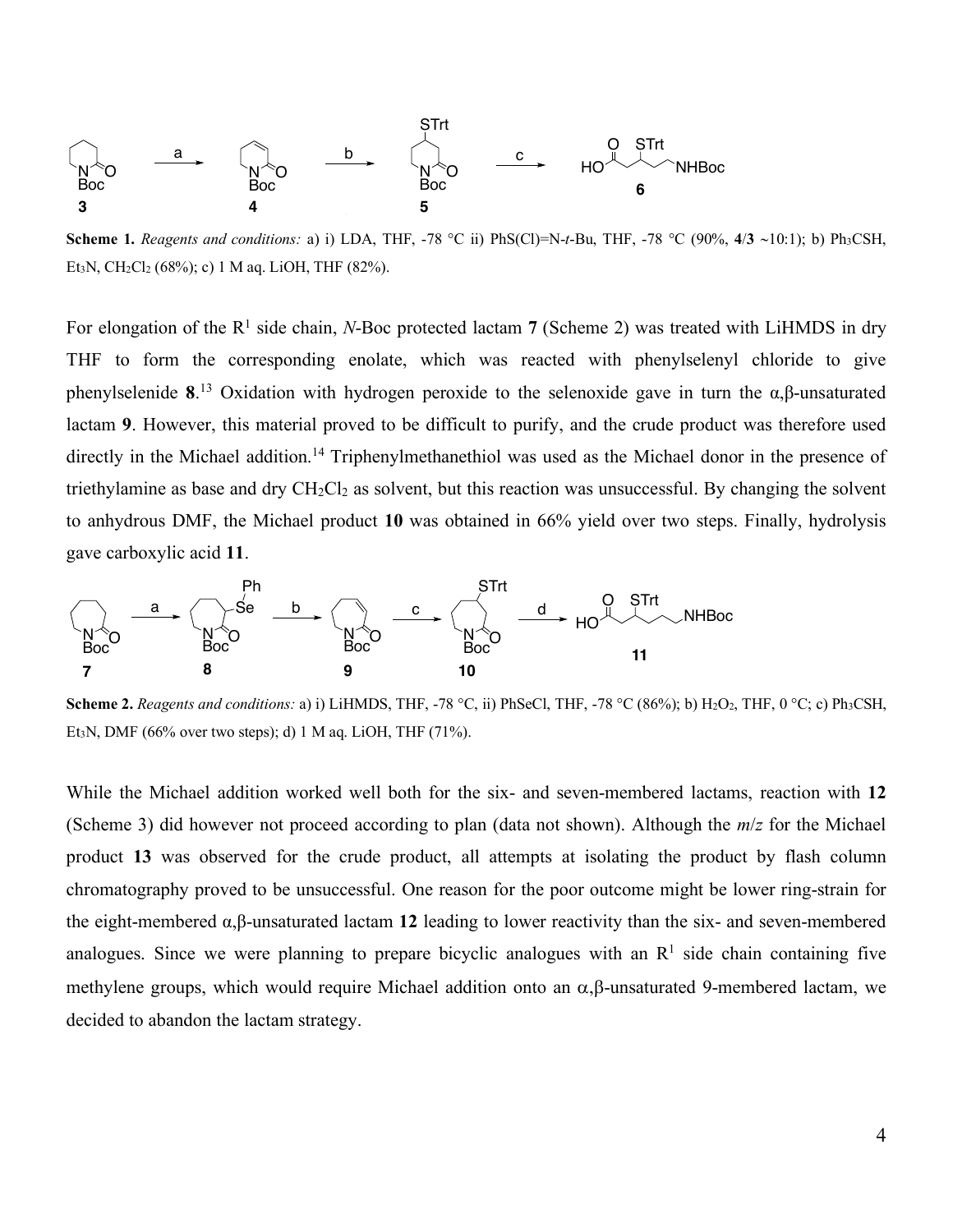

**Scheme 3.** *Reagents and conditions: a)*  $Ph<sub>3</sub>CSH, Et<sub>3</sub>N, DMF.$ 

In order to access derivatives with a longer methylene chain for the  $R<sup>1</sup>$  group, we decided to employ  $\alpha, \beta$ unsaturated methyl esters **19** and **20** as Michael acceptors (Scheme 4), which were prepared starting from amino alcohols 14 and 15 through *N*-protection<sup>15</sup> followed by oxidation to aldehydes and then Wittig reaction with methyl (triphenylphosphoranylidene)acetate (Scheme 4).



**Scheme 4.** *Reagents and conditions: a*) Boc<sub>2</sub>O, 1,4-dioxane, 0 °C to rt; b) TBDMSCl, imidazole, CH<sub>2</sub>Cl<sub>2</sub>, 0 °C; c) i) *n*-BuLi, THF, 0 °C, ii) Boc2O, THF, 0 °C to rt; d) TBAF, THF (**16**: 52% over 4 steps); e) TEMPO, *n*-Bu4NCl, NCS, CH2Cl2 (**18**: 37% over 2 steps); f) Dess-Martin periodinane, CH2Cl2, 0 °C; g) MeOC(O)CHP(Ph)3, THF, 60 °C (**19**: 81% over 2 steps; **20**: 57%).

Michael addition with triphenylmethanethiol onto α,β-unsaturated methyl esters (such as **19** and **20**) proved to be very unreliable. Complete conversion of the starting material could never be achieved, albeit a variety of different conditions were tested.<sup>16</sup> In addition, triphenylmethanethiol decomposed during the reactions to give products with similar R*<sup>f</sup>* values as the desired Michael addition products, which hampered purification by flash column chromatography. As the methyl esters **19** and **20** proved to be too unreactive, we decided to increase the electrophilicity by conversion into hexafluoroisopropyl esters **21** and **22** (Scheme 5) through DCC mediated esterification.<sup>17</sup> The Michael addition now gave protected thiols, which were hydrolysed to carboxylic acids **25** and **26**.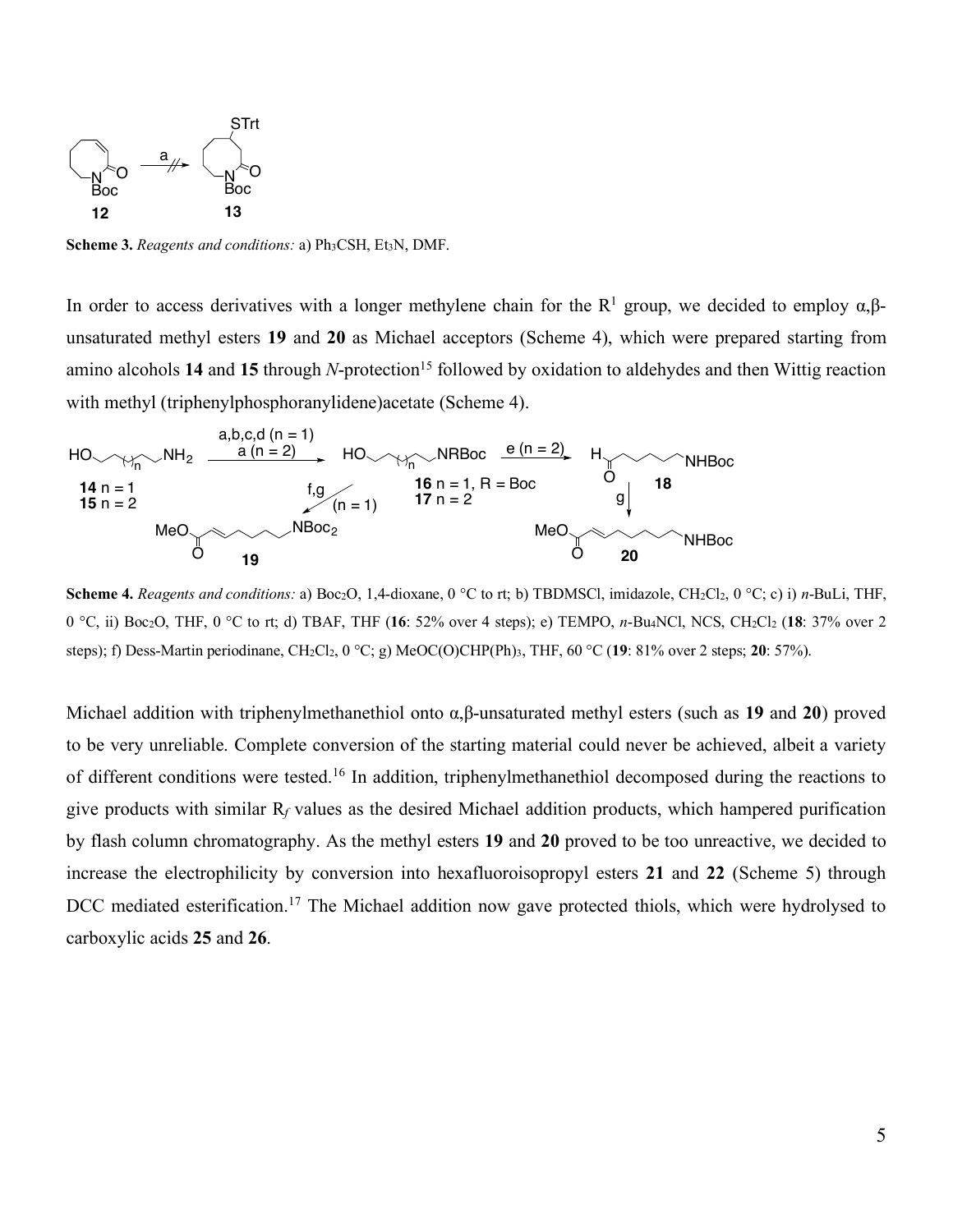

**Scheme 5.** *Reagents and conditions:* a) 1) 1 M aq. LiOH, THF; b) 1,1,1,3,3,3-hexafluoropropan-2-ol, DMAP, DIC, CH2Cl2 (**21**: 62%; **22**: 61%, both over 2 steps); c) Ph3CSH, Et3N, CH2Cl2 (**23**: 52%; **24**: 91%); d) 1 M aq. LiOH, THF (**25**: 33%; **26**: 56%).

In order to elongate the  $R^3$ -side chain compared to our previously reported antagonists based on scaffold  $A<sub>3</sub>$ <sup>3</sup> secondary amine **29** was prepared from *N*-Boc protected allylamine **28** through hydroboration followed by Suzuki-Miyaura coupling and then Boc-deprotection followed by alkylation (Scheme 6).<sup>18</sup>



**Scheme 6.** *Reagents and conditions: a*) 9-BBN, THF; b) 2-Bromonapthalene, Pd(dppf)<sub>2</sub>Cl<sub>2</sub>•CH<sub>2</sub>Cl<sub>2</sub>, 1 M NaOH; c) NaOH, H<sub>2</sub>O<sub>2</sub>, H<sub>2</sub>O, THF, 0 °C (70% over 3 steps); d) TFA, CH<sub>2</sub>Cl<sub>2</sub>, 0 °C; e) BrCH<sub>2</sub>CH(OMe)<sub>2</sub>, K<sub>2</sub>CO<sub>3</sub>, DMF, 80 °C (31% over 2 steps); f) Fmoc-Arg(Pbf)-OH, HATU, DIPEA, CH2Cl2 (79%).

Next, the  $R^1$  side chain bearing carboxylic acids were coupled with the Fmoc-deprotected  $R^2-R^3$  fragments **30** and **31**<sup>3</sup> (Scheme 7). The resulting linear precursors **32**-**37** (inseparable mixture of diastereoisomers) were submitted to TFA-mediated deprotection and cyclization to give bicyclic compounds **38**-**43**, which were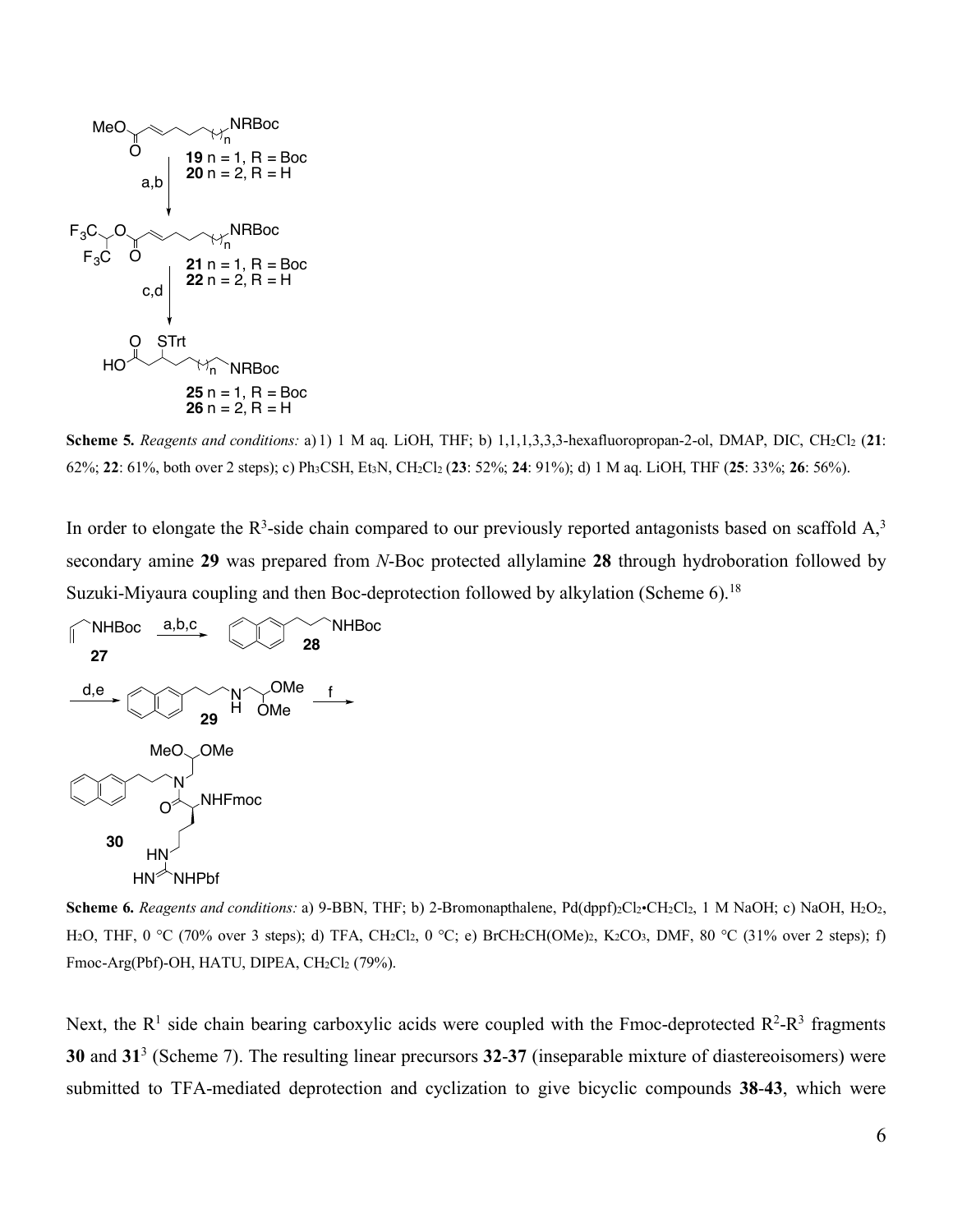guanidinylated to give the final products **44**-**49** as mixtures of diastereoisomers (see Table 1 for full structures).



**Scheme 7.** Reagents and conditions: a) Et<sub>2</sub>N, CH<sub>2</sub>Cl<sub>2</sub>; b) 6, 11, 25 or 26, HATU, DIPEA, CH<sub>2</sub>Cl<sub>2</sub> (20-77% over 2 steps); c) TFA/H2O/thioanisole (90:5:5); d) 1*H*-Pyrazole-1-carboxamidine hydrochloride, DIPEA, DMF (8-42% over 2 steps).

Interestingly, the outcome of the cyclisation of linear precursors for scaffold B was different than for scaffold A (Figure 1A).10,3,7 For scaffold A, TFA-treatment of the mixture of diastereoisomeric linear precursors led to the formation of two cyclization products, however the cyclization of **32**-**37** gave two major and either one or two minor peaks as evident by HPLC analysis (see Figure S1). From this point on, the two major guanidinylation products are denoted **a** and **b**, and the minor compounds are denoted **c** and **d**. MS analysis revealed that all these peaks had the expected *m/z* of the cyclized products.

The crude guanidinylation products were purified by semi-preparative RP-HPLC, however separation proved to be difficult due to small differences in retention time between the isomers. Pure diastereoisomers could not be obtained for every analogue and when separation was impossible, mixtures of two isomers were collected and analysed by NMR spectroscopy and mass spectrometry.

#### **2.2. NMR Studies on Scaffold B Analogues**

In order to assign the configuration of the newly formed chiral centres at C2 and C9a (Figure 1B) for the different cyclization products, the 2D<sup>1</sup>H ROESY experiment was used. As was the case for scaffold A, the known configuration of C6 was used as a starting point. The configuration of C9a for **45a** and **45b** (Figure 2) could be determined by the presence of strong cross-peaks between H9a and H $\beta$ /H $\gamma$  of the R<sup>2</sup> side chain in the ROESY spectrum of **45a**, while these were absent in the spectrum of **45b**. Further, the ROESY spectra of both the **a** and **b** fractions showed no cross-peaks between H2 and H9a, indicating that these are *trans* to each other, which is opposite to what was observed for H3/H9a for all analogues based on scaffold  $A^{3,7}$ . These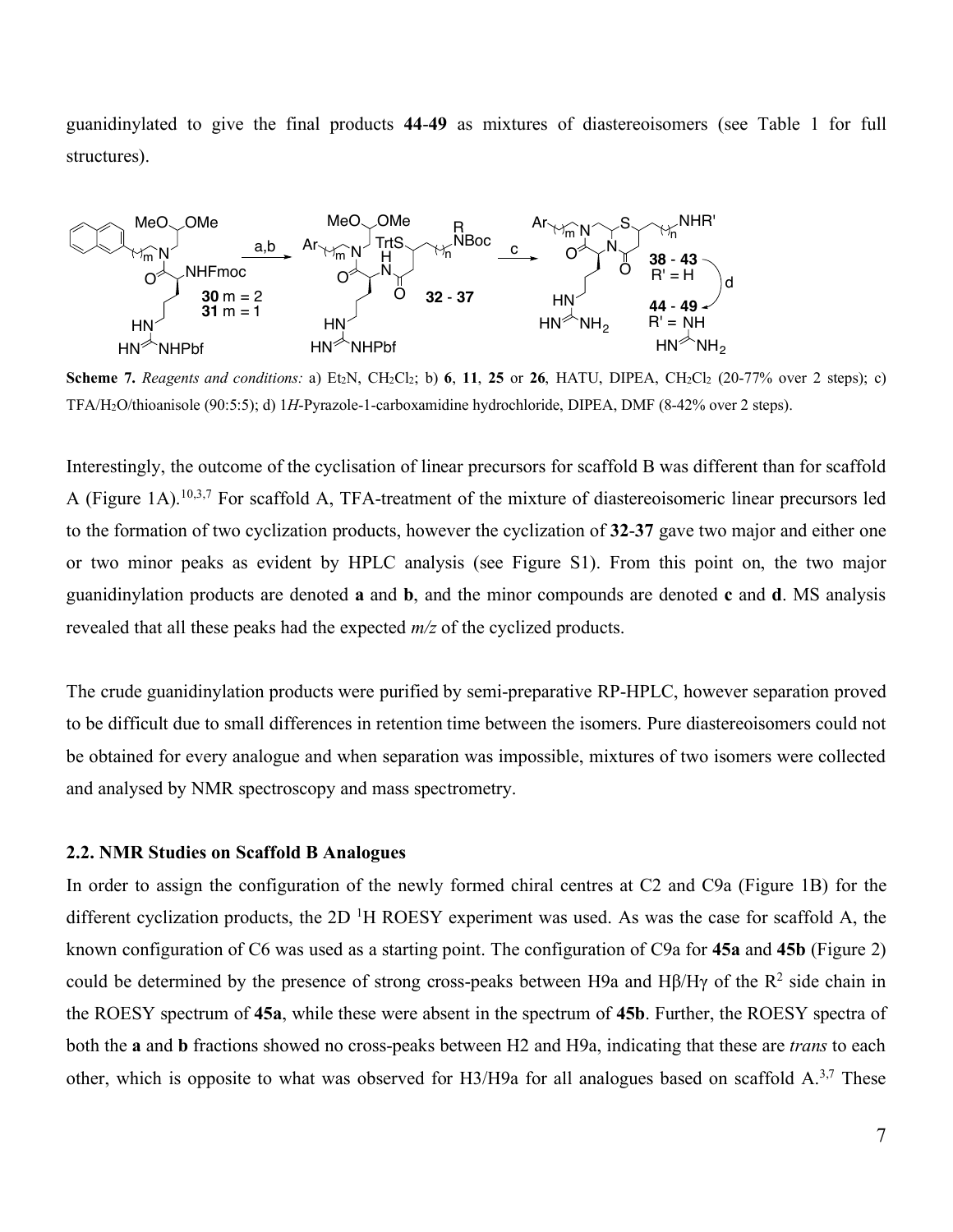observations suggest a (2*S*,6*S*,9a*S*) configuration for **45a** and a (2*R*,6*S*,9a*R*) configuration for **45b** as depicted in Figure 2.



**Figure 2.** Suggested configuration of major isomers **a** and **b**.

These assignments were further supported by the combination of strong cross-peaks for H9a/H<sup>b</sup>3 (see Figure 2), a strong cross-peak for H2/H<sup>a</sup>3, a weaker cross-peak for H2/H<sup>b</sup>3 and the absence of a H9a/H<sup>a</sup>3 cross-peak in the ROESY spectrum for 45a. This suggests that H9a and H<sup>b</sup>3 are oriented *cis*, while H2 is oriented *trans* to H<sup>b</sup>3 and *cis* to H<sup>a</sup>3 for 45a. For 45b, the H9a/H3 and H2/H3 correlations were reversed. The NMR data for the **a** and **b** diastereoisomers of **44** and **46**-**49** were consistent with those of **45a** and **45b**.

Isomers **c** and **d** could never be isolated in pure form, only as a mixture with varying amounts of isomer **b**. For **48** and **49**, the NMR signals for the two minor products could be partially assigned based on 2D NMR spectra of the mixtures with the **b** isomer (see Table S1 for a comparison of <sup>1</sup>H chemical shifts for H2, H6 and H9a). The 2D<sup>1</sup>H ROESY spectra did however not provide a clear-cut answer with regards to the configurational assignment of C2 and C9a, as the spectra were quite crowded and signals overlap in several cases. Based on the 2D NMR and HRMS data, the four products are clearly all bicyclic, and all of them have different chemical shifts for the methine protons of the bicycles. Unfortunately, our present NMR data does not allow for an unequivocal assignment of the configuration of the chiral carbon atoms for isomers **c** and **d**. Interestingly, Grimes et al.<sup>10</sup> noted that in the absence of an  $R<sup>1</sup>$  substituent, cyclization of linear precursors gave a 90:10 mixture of diastereoisomers, which is comparable to the ratio between major and minor cyclization products in the present work.

### **2.3. Biological Activity for Scaffold B Analogues**

The antagonistic potency on human CXCR4 for compounds **44**-**49** was tested in a functional assay and **45a** showed activity with an  $EC_{50}$  value of 61  $\mu$ M, while its diastereoisomer **45b** was inactive (Table 6). As none of the other synthesised scaffold B analogues were active, this indicates that a three-carbon atom spacer in the  $R<sup>1</sup>$  side chain is the optimum. On the other hand, it seems detrimental to increase the  $R<sup>3</sup>$  side chain spacer from two to three carbon atoms in analogues based on scaffold B.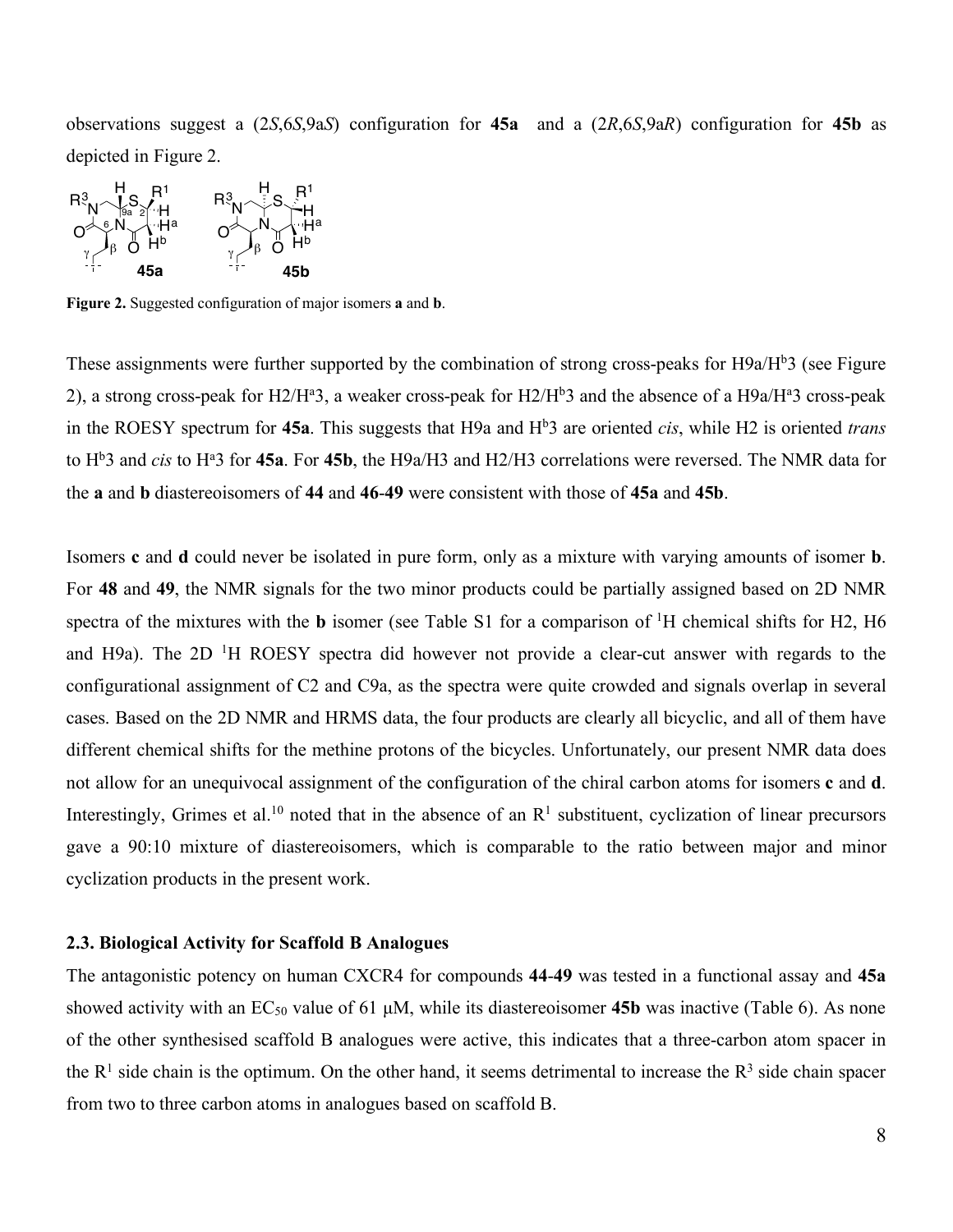**Table 1.** Structures of compounds **44** – **49** and their antagonistic potency on human CXCR4.

| $R^3_{N_8}$<br>$\mathcal{L}$<br>$\circ$                                           |                | NH <sub>2</sub><br><b>NH</b> |                |                  |           |                    |
|-----------------------------------------------------------------------------------|----------------|------------------------------|----------------|------------------|-----------|--------------------|
| $\frac{1}{n}$<br>HN<br>a: 2S,6S,9aS<br>b: 2R, 6S, 9aR<br>$H_2N^{\nwarrow}$<br>`NH |                |                              |                |                  |           |                    |
| Compd                                                                             | m              | $\mathbf n$                  | R <sup>3</sup> | $log EC_{50}$ ±  | $EC_{50}$ | Purity             |
|                                                                                   | $(R^1)$        | (R <sup>2</sup> )            |                | <b>SEM</b>       | $(\mu M)$ | $(220 \text{ nm})$ |
| 44a                                                                               | $\overline{2}$ | $\overline{3}$               |                | $>-4$            | >100      | $>95\%$            |
| 44b                                                                               |                |                              |                | $>-4$            | >100      | $>95\%$            |
| 45a                                                                               | $\overline{3}$ | $\overline{3}$               |                | $-4.21 \pm 0.01$ | 61        | $>95\%$            |
| 45 <sub>b</sub>                                                                   |                |                              |                | $>-4$            | >100      | $>95\%$            |
| 46a                                                                               | $\overline{4}$ | 3                            |                | $>-4$            | >100      | $>95\%$            |
| 46b,c,d                                                                           |                |                              |                | $>-4$            | >100      | $8:2 b/c+d$        |
| 47a                                                                               | 5              | 3                            |                | $>-4$            | >100      | $>95\%$            |
| 47 <sub>b</sub>                                                                   |                |                              |                | $>-4$            | >100      | $>95\%$            |
| 48a                                                                               |                |                              |                | $>-4$            | >100      | $>95\%$            |
| 48b,c                                                                             | $\overline{3}$ | 3                            |                | $>-4$            | >100      | 8:2 <sub>b/c</sub> |
| 48b,d                                                                             |                |                              |                | $>-4$            | >100      | $2:8$ b/d          |
| 49a                                                                               |                |                              |                | $>-4$            | >100      | $>95\%$            |
| 49b,c                                                                             | 5              | $\mathfrak{Z}$               |                | $>-4$            | >100      | $7:3$ b/c          |
| 49b,d                                                                             |                |                              |                | $> -4$           | >100      | $1:9$ b/d          |

# **3. Conclusions**

A new 2,6,8-trisubstituted bicyclic scaffold has been prepared for the first time, and through 2D NMR studies we have determined the configuration for the major isomer formed. The configuration of the linear precursor directed the stereochemical outcome of the cyclization differently whether the  $R<sup>1</sup>$  side chain is positioned on C2 (this work) compared to C3 (previous work) in the bicycles. All reports on cyclization to obtain derivatives of 3,6,8-trisubstituted 4,7-dioxo-1-thia-5,8-diaza-bicyclo[4.4.0]decane gave isomers with H3 and H9a in a *cis* relationship, whereas we in this work found that for derivatives of 2,6,8-trisubstituted 4,7-dioxo-1-thia-5,8-diaza-bicyclo[4.4.0]decane, H2 and H9a were *trans* for the major isomers. High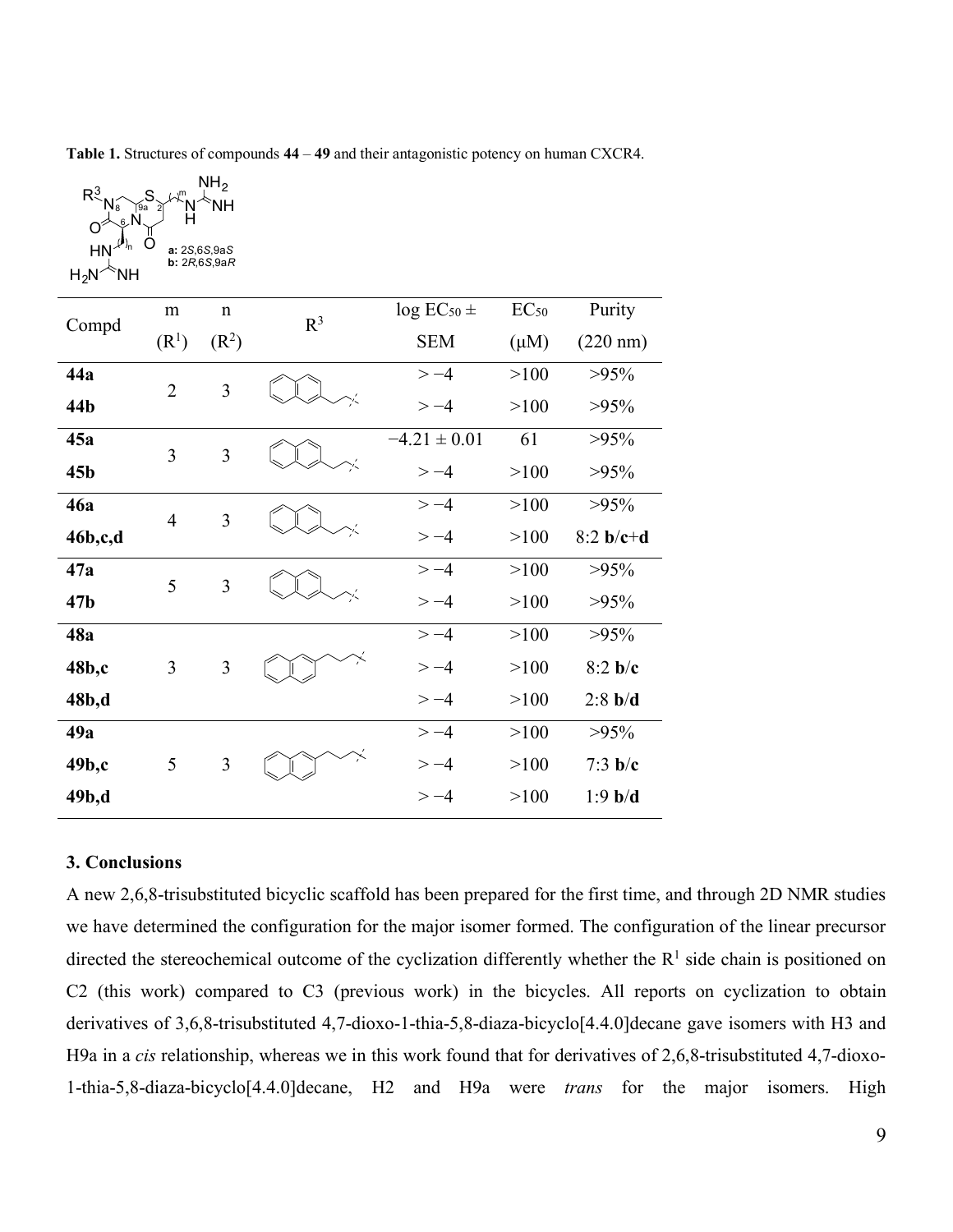diastereoselectivity in cyclizations to give 3.6.8-trisubstituted bicycles has been reported,<sup>10,3,7</sup> however for the 2,6,8-substitution pattern the diastereoselectivity was lower, with the major and minor isomers formed in an approximately 9:1 ratio. With respect to antagonistic potency toward CXCR4, we found that analogue **45a** displayed comparable activity to our original hit compounds based on the 3,6,8-trisubstituted scaffold and that a three carbon spacer seems to be optimal for the  $R<sup>1</sup>$  side chain.

# **4. Experimental**

4.1. **Chemistry -** All starting materials, reagents and solvents were purchased from Sigma-Aldrich and used as delivered unless stated otherwise. Compounds **4**, <sup>12</sup> **16**<sup>19</sup> and **31**<sup>3</sup> were prepared according to literature procedures and their analytical data were found to be in accordance with those reported. Anhydrous THF was obtained from an anhydrous solvent delivery system (SDS-800 from mBraun) at the Department of Chemistry, University of Bergen.  $CH_2Cl_2$  was dried over molecular sieves. For analysis by thin layer chromatography (TLC), aluminium sheets coated with Merck KGaA silica gel (60  $F_{254}$ ) were used. The TLC plates were visualized using either ultraviolet light or by immersion in a solution of 2% ninhydrin in ethanol supplemented with 10 drops of concentrated sulfuric acid per 100 mL solution, followed by heating. Purification by flash column chromatography was performed on Merck KGaA Kieselgel (230 – 400 mesh). All final compounds were purified by semi-preparative RP-HPLC eluting with mixtures of acetonitrile and H2O (both containing 0.1% TFA). Fractions of equal purity were pooled and lyophilized. All tested compounds were analysed by RP-HPLC and the purity is specified for each compound below. NMR spectra were obtained on a Bruker Biospin DPX400, a Bruker Biospin AV500, a Bruker Biospin AV600 or a Bruker Biospin 850SB. High resolution mass spectra were obtained on a JEOL AccuTOF<sup>TM</sup> JMS T100LC which was operated in ESI mode.

# 4.1.1. *tert*-Butyl 2-oxo-4-(tritylthio)piperidine-1-carboxylate (**5**)

To a stirred mixture of *N*-Boc-protected  $\alpha$ ,  $\beta$ -unsaturated lactam **4** (339 mg, 1.55 mmol) and triphenylmethanethiol (639 mg, 2.33 mmol) in dry CH<sub>2</sub>Cl<sub>2</sub> (9.0 mL) was added triethylamine (325 µL, 2.33 mmol). The reaction mixture was stirred at room temperature for 29 h, diluted with  $CH_2Cl_2$  (25 mL) and washed with saturated NaCl (20 mL). The solvent was removed under reduced pressure to give the crude product (1.27 g). Purification by automated column chromatography on silica gel (hexanes/EtOAc, 8:2) gave the title compound (503 mg, 68%). R<sub>f</sub> (hexanes/EtOAc, 8:2) = 0.21; <sup>1</sup>H NMR (400 MHz, CDCl<sub>3</sub>):  $\delta$  = 7.50 – 7.43 (m, 6H), 7.33 – 7.27 (m, 6H), 7.25 – 7.19 (m, 3H), 3.60 (dt, *J* = 12.9, 5.0 Hz, 1H), 3.17 – 3.08 (m, 1H),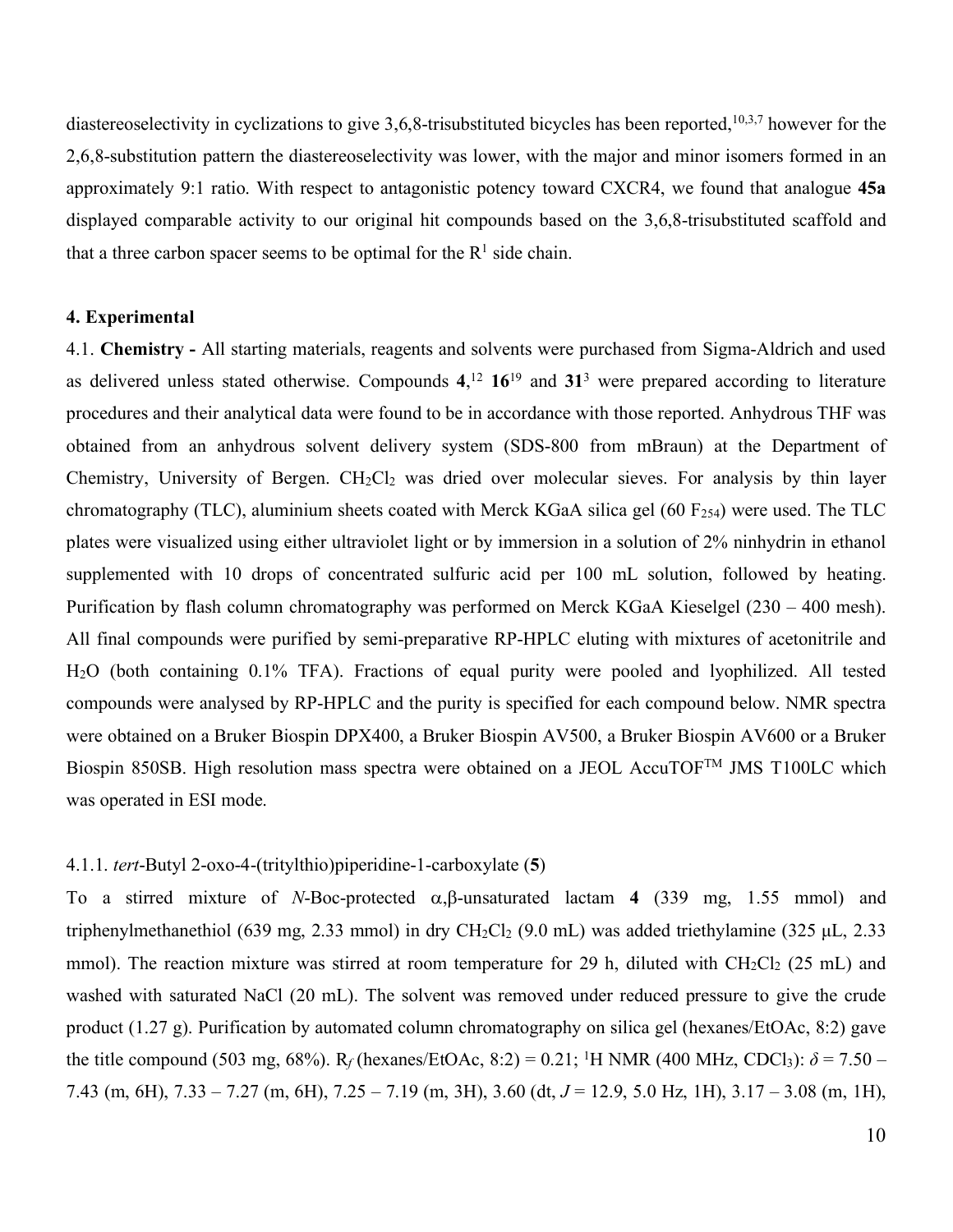$2.60 - 2.50$  (m, 2H),  $2.44 - 2.34$  (m, 1H),  $1.47$  (s, 9H),  $1.46 - 1.38$  (m, 2H); <sup>13</sup>C NMR (100.6 MHz, CDCl<sub>3</sub>): *δ* = 169.1, 152.4, 144.6, 129.5, 128.2, 127.0, 83.2, 68.0, 44.9, 42.1, 37.8, 30.6, 28.0; HRMS (ESI): *m*/*z* [M+Na]<sup>+</sup> calcd for C<sub>29</sub>H<sub>31</sub>NO<sub>3</sub>SNa<sup>+</sup>: 496.1917; found: 496.1924.

# 4.1.2. 5-((*tert*-Butoxycarbonyl)amino)-3-(tritylthio)pentanoic acid (**6**)

To a stirred solution of *tert*-butyl 2-oxo-4-(tritylthio)piperidine-1-carboxylate (approximately 500 mg, 1.05 mmol) in THF (5.0 mL) was added LiOH (1 M, 2.0 mL, 2.0 mmol). The reaction mixture was stirred at room temperature and monitored by TLC. After 1 h the starting material was consumed completely and the solvent was removed under reduced pressure. The aqueous residue was acidified to  $pH \sim 4$  with 10% citric acid and extracted with  $CH_2Cl_2$  (20 mL, then 3 x 5 mL). The combined organic layer was washed with saturated NaCl (40 mL), dried over anhydrous MgSO4, filtered and concentrated to give the crude product (477 mg). Purification by flash column chromatography on silica gel ( $CH_2Cl_2/MeOH$ , 95:5) gave the title compound as a colorless oil (424 mg, 82%).  $R_f$  (CH<sub>2</sub>Cl<sub>2</sub>/MeOH, 95:5) = 0.20; <sup>1</sup>H NMR (500 MHz, CDCl<sub>3</sub>):  $\delta$  = 7.55 – 7.51 (m, 6H), 7.29 (t, *J* = 7.7 Hz, 6H), 7.22 – 7.18 (m, 3H), 4.25 (bs, 1H), 3.16 – 2.96 (m, 2H), 2.60 (s, 1H), 2.34 – 2.11 (m, 2H),  $1.72 - 1.62$  (m, 1H),  $1.56 - 1.47$  (m, 1H),  $1.41$  (s, 9H); <sup>13</sup>C NMR (150.9 MHz, CDCl<sub>3</sub>):  $\delta$  = 176.5, 156.0, 144.8, 129.6, 128.1, 126.9, 79.3, 67.8, 39.7, 38.4, 37.8, 35.0, 28.5; HRMS (ESI): *m*/*z* [M+Na]+ calcd for C29H33NO4SNa+: 514.2023; found: 514.2030.

# 4.1.3. *tert*-Butyl 2-oxo-3-(phenylselanyl)azepane-1-carboxylate (**8**)

Lithium bis(trimethylsilyl)amide (1.0 M in THF, 1.80 mL, 1.80 mmol) was added drop-wise to a stirred solution of *N*-Boc 6-aminohexanoic acid lactam (0.30 mL, 1.46 mmol) in dry THF (3 mL) at -78 °C. The solution was stirred for 1 h before phenylselenyl chloride (0.36 g, 1.90 mmol) in dry THF (3 mL) was added drop-wise. After 2 h of stirring at -78 °C the reaction mixture was allowed to warm to room temperature before HCl (1.0 M, 10 mL) was added to quench the reaction. The reaction mixture was extracted with EtOAc  $(3 \times 10 \text{ mL})$  and the combined organic layers were washed with NaHCO<sub>3</sub> (10%, 30 mL) and saturated NaCl (30 mL) and dried over anhydrous MgSO<sub>4</sub>. The solvent was removed under reduced pressure to give the crude product (624 mg). Purification by flash column chromatography on silica gel (hexanes/EtOAc, 9:1) gave the title compound as a white solid (462 mg, 86%).  $R_f$  (hexanes/EtOAc, 9:1) = 0.16; <sup>1</sup>H NMR (400) MHz, CDCl3): *δ* = 7.62 – 7.58 (m, 2H), 7.31 – 7.26 (m, 3H), 4.29 (dd, *J* = 9.4, 2.5 Hz, 1H), 4.10 – 4.02 (m, 1H), 3.75 – 3.67 (m, 1H), 2.21 – 2.11 (m, 1H), 2.09 – 1.97 (m, 1H), 1.89 – 1.79 (m, 1H), 1.76 – 1.65 (m, 2H), 1.64 – 1.55 (m, 1H), 1.52 (s, 9H); <sup>13</sup>C NMR (100.6 MHz, CDCl<sub>3</sub>):  $\delta$  = 173.7, 153.2, 134.6, 129.6, 129.3,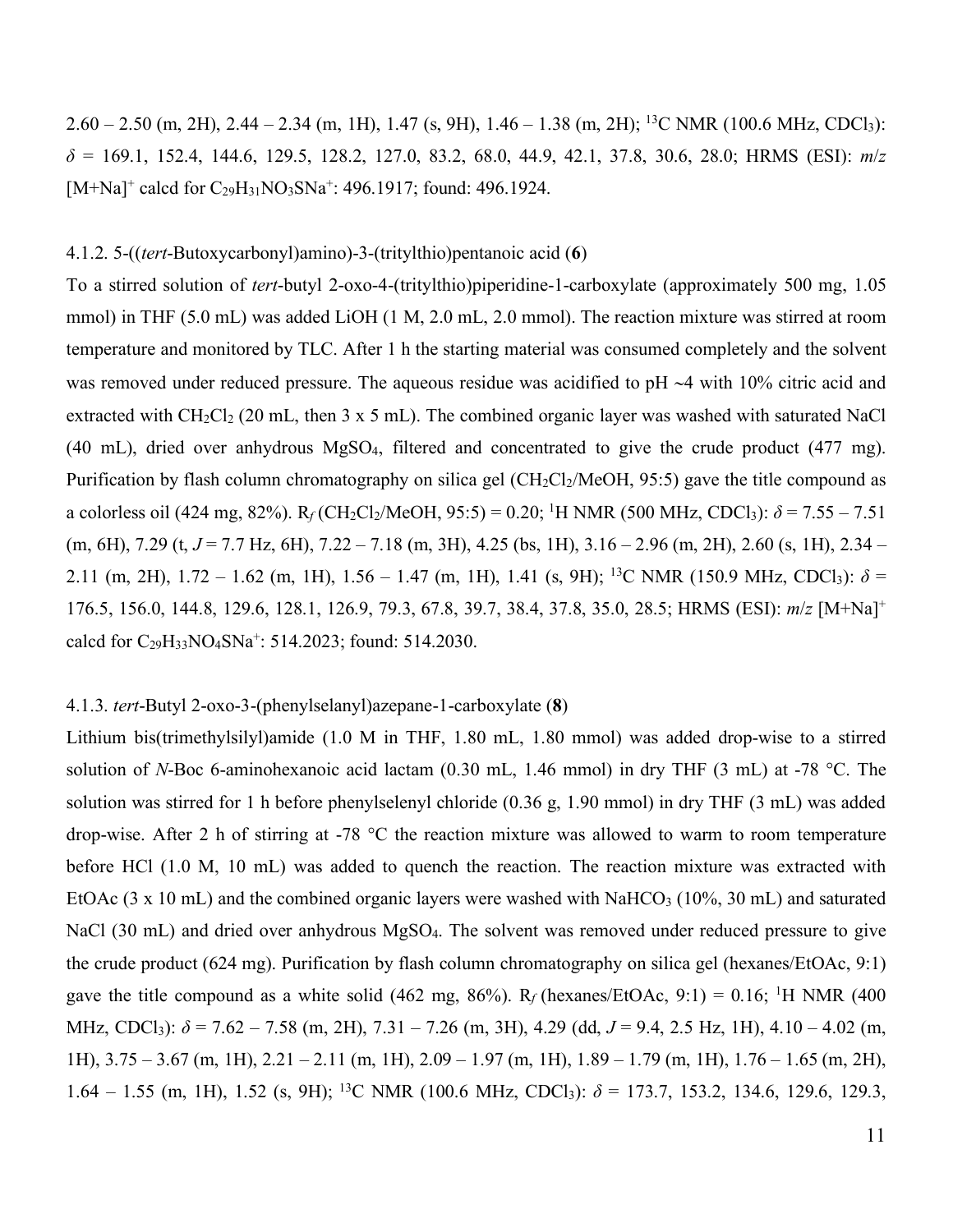128.1, 83.3, 51.1, 45.7, 31.6, 28.4, 28.3, 28.1; HRMS (ESI): *m*/*z* [M+Na]+ calcd for C17H23NO3SeNa+: 392.0735; found: 392.0743.

### 4.1.4. *tert*-Butyl 2-oxo-4-(tritylthio)azepane-1-carboxylate (**10**)

A stirred solution of  $8(77 \text{ mg}, 0.21 \text{ mmol})$  in THF (0.5 mL) was cooled to 0 °C and H<sub>2</sub>O<sub>2</sub> (30%, 50 µL, 0.44 mmol) was added drop-wise. The reaction mixture was stirred at 0 °C for 17 minutes and then warmed up to room temperature over 20 minutes. The reaction mixture was separated between  $CH_2Cl_2$  (5 mL) and saturated NaHCO<sub>3</sub> (5 mL). The aqueous layer was extracted with  $CH<sub>2</sub>Cl<sub>2</sub>$  (5 mL) and the combined organic layers were washed with saturated NaCl and dried over MgSO<sub>4</sub>. The solvent was removed under reduced pressure to give the crude *N*-Boc (*Z*) 6-aminohex-2-enoic acid lactam (**9**) as yellow oil (58 mg). The crude product (58 mg) and triphenylmethanethiol (156 mg, 0.56 mmol) were dissolved in anhydrous DMF (3 mL). Triethylamine (80 µl, 0.58 mmol) was added and the reaction mixture was stirred for 18 h. The solvent was removed under reduced pressure to give the crude product (290 mg). Purification by flash column chromatography on silica gel (hexanes/EtOAc, 4:1) gave the title compound as white foam (68 mg, 66% over two steps).  $R_f$  (hexanes/EtOAc, 4:1) = 0.19; <sup>1</sup>H NMR (400 MHz, CDCl<sub>3</sub>):  $\delta$  = 7.51 – 7.46 (m. 6H), 7.31 – 7.25 (m, 6H), 7.22 – 7.17 (m, 3H), 3.68 – 3.54 (m, 2H), 2.72 – 2.54 (m, 3H), 1.88 – 1.76 (m, 1H), 1.48 (s, 9H), 1.46 – 1.30 (m, 3H); <sup>13</sup>C NMR (150.9 MHz, CDCl<sub>3</sub>):  $\delta$  = 172.3, 152.6, 144.8, 129.7, 128.1, 126.9, 82.9, 68.3, 46.3, 45.3, 39.9, 35.7, 28.2, 26.2; HRMS (ESI): *m/z* [M+Na]+ calcd for C30H33NO3SNa+: 510.2073; found: 510.2078;  $m/z$  [2M+Na]<sup>+</sup> calcd for C<sub>60</sub>H<sub>66</sub>N<sub>2</sub>O<sub>6</sub>S<sub>2</sub>Na<sup>+</sup>: 997.4255; found: 997.4283.

#### 4.1.5. 6-(*tert*-Butoxycarbonylamino)-3-(tritylthio)hexanoic acid (**11**)

To a stirred solution of **10** (118 mg, 0.24 mmol) in THF (1 mL) was added LiOH (1.0 M, 0.73 mL, 0.73 mmol). The reaction was monitored by TLC and all starting material was consumed after 1 h. The solvent was removed under reduced pressure and the aqueous residue was acidified to pH 4 with 10% citric acid followed by extraction with  $CH_2Cl_2$  (20 mL, then 3 x 5 mL). The organic layers were combined, washed with saturated NaCl (25 mL), dried over anhydrous MgSO<sub>4</sub> and concentrated to give the crude product (117 mg). Purification by flash column chromatography on silica gel ( $CH_2Cl_2/MeOH$ , 95:5) gave the title compound as a colorless oil (87 mg, 71%).  $R_f$ (CH<sub>2</sub>Cl<sub>2</sub>/MeOH, 95:5) = 0.23; <sup>1</sup>H NMR (600 MHz, CDCl<sub>3</sub>):  $\delta$  = 7.55 – 7.52  $(m, 6H), 7.31 - 7.27$   $(m, 6H), 7.23 - 7.19$   $(m, 3H), 4.57$   $(bs, 1H), 3.00 - 2.86$   $(m, 2H), 2.70 - 2.63$   $(m, 1H),$ 2.24 (dd, *J* = 16.1, 9.4 Hz, 1H), 2.04 (d, *J* = 15.9 Hz, 1H), 1.44 (s, 9 H), 1.41 – 1.31 (m, 4H); 13C NMR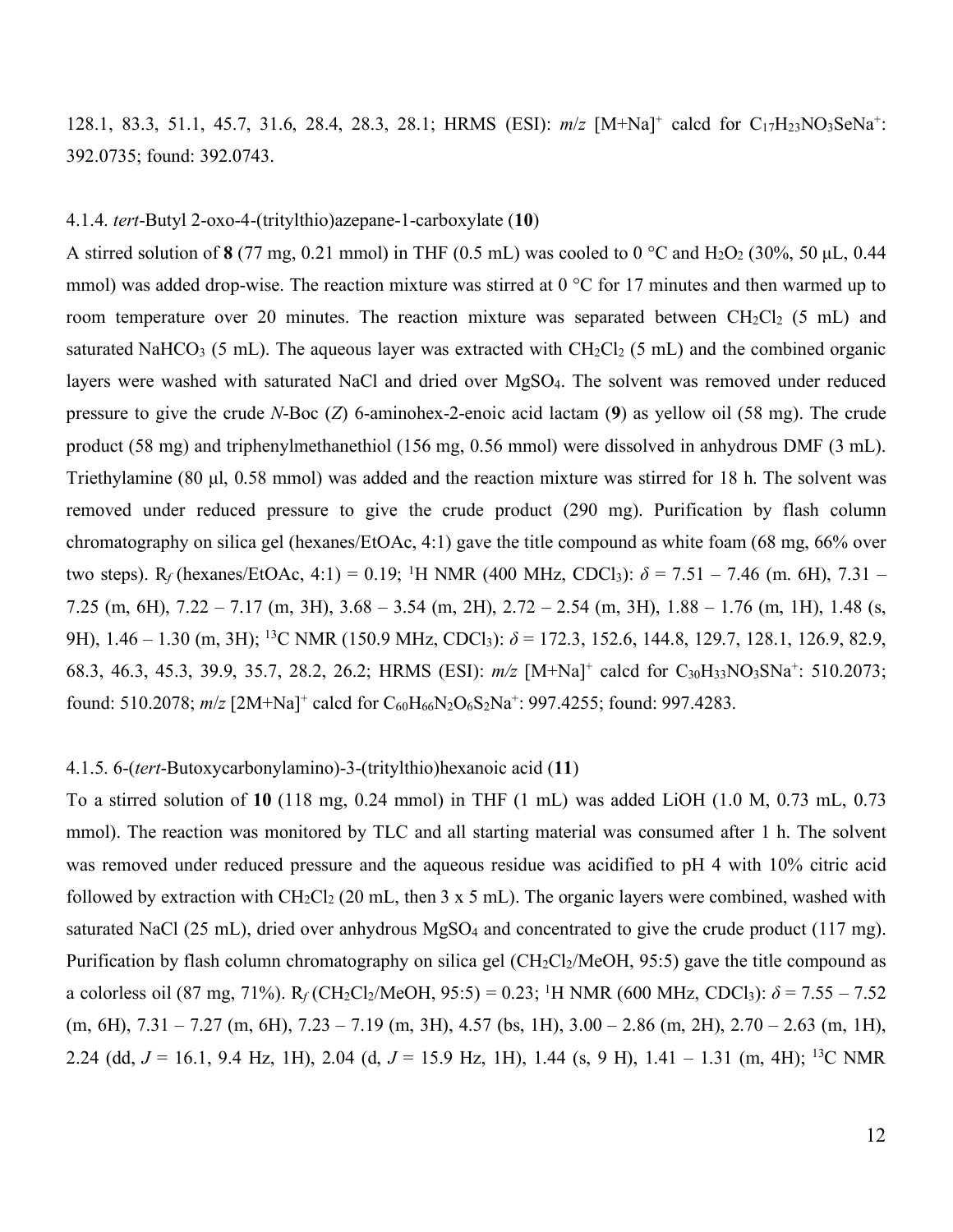(125.8 MHz, CDCl<sub>3</sub>):  $\delta$  = 175.5, 156.0, 144.9, 129.6, 128.1, 126.8, 79.2, 67.6, 40.6, 40.3, 39.6, 31.8, 28.5, 26.4; HRMS (ESI):  $m/z$  [M+Na]<sup>+</sup> calcd for C<sub>30</sub>H<sub>35</sub>NO<sub>4</sub>SNa<sup>+</sup>: 528.2179; found: 528.2187.

### 4.1.6. *tert*-Butyl (6-oxohexyl)carbamate (**18**)

To a stirred solution of crude 17 (1.92 g) in dry CH<sub>2</sub>Cl<sub>2</sub> (10 mL) at 0 °C was added Dess-Martin periodinane (3.74 g, 8.81 mmol). The reaction mixture was stirred at room temperature for 25 h. Slow addition of a mixture of saturated NaHCO<sub>3</sub>/saturated Na<sub>2</sub>S<sub>2</sub>O<sub>3</sub> (1:1, 10 mL) and stirred for another 30 minutes. The two layers were separated, and the aqueous layer was extracted with EtOAc (3 x 10 mL). The combined organic layers were washed with H<sub>2</sub>O (2 x 20 mL) and saturated NaCl (20 mL), dried over anhydrous MgSO<sub>4</sub>, filtered and concentrated to give the crude product as light yellow oil (2.03 g). Purification by flash column chromatography on silica gel (hexanes/EtOAc, 6:4) gave the title compound as colorless liquid (661 mg, 37% over 2 steps).  $R_f$ (hexanes/EtOAc, 6:4) = 0.38; <sup>1</sup>H NMR (500 MHz, CDCl<sub>3</sub>):  $\delta$  = 9.76 (t, *J* = 1.8 Hz, 1H), 4.58 (bs, 1H), 3.16 – 3.06 (m, 2H), 2.43 (td, *J* = 7.3, 1.6 Hz, 2H), 1.65 (p, *J* = 7.5 Hz, 2H), 1.54 – 1.47 (m, 2H), 1.44 (s, 9H), 1.39 – 1.32 (m, 2H); 13C NMR (125.8 MHz, CDCl3): *δ* = 202.6, 156.1, 79.2, 43.8, 40.4, 30.0, 28.5, 26.4, 21.8; HRMS (ESI): *m*/*z* [M + Na]+ calcd for C11H21NO3Na+: 238.1414; found: 238.1418; *m*/*z* [2M  $+$  Na]<sup>+</sup> calcd for C<sub>22</sub>H<sub>42</sub>N<sub>2</sub>O<sub>6</sub>Na<sup>+</sup>: 453.2935; found: 453.2930.

# 4.1.7. Methyl (*E*)-7-((di-*tert*butoxycarbonyl)amino)hept-2-enoate (**19**)

To a stirred solution of 16 (195 mg, 0.64 mmol) in CH<sub>2</sub>Cl<sub>2</sub> (5 mL) at 0 °C was added Dess-Martin periodinane (319 mg, 0.75 mmol). The reaction mixture was stirred at 0 °C for 2 h. Saturated NaHCO<sub>3</sub>/saturated Na<sub>2</sub>S<sub>2</sub>O<sub>3</sub> (1:1, 10 mL) was added drop wise to the reaction mixture and stirring continued for 30 minutes. The two layers were separated and the aqueous layer was extracted with diethyl ether (4 x 10 mL). The organic layers were combined, washed with H<sub>2</sub>O (3 x 20 mL) and saturated NaCl (20 mL), dried over anhydrous MgSO4 and concentrated to give the crude product (193 mg), which was used in the subsequent step without purification. To a stirred solution of the crude aldehyde (193 mg) made in the previous step in dry THF (5 mL) was added methyl (triphenylphosphoranylidene)acetate (454 mg, 1.36 mmol). The reaction mixture was stirred at 60 °C for 24 h. The solvent was removed under reduced pressure to give the crude product as an orange solid (620 mg). Purification by flash column chromatography on silica gel (hexanes/EtOAc, 8:2) gave the title compound (187 mg, 81%).  $R_f$  (hexanes/EtOAc, 8:2) = 0.34; <sup>1</sup>H NMR  $(500 \text{ MHz}, \text{CDCl}_3)$ :  $\delta = 6.95$  (dt,  $J = 15.6$ , 7.0 Hz, 1H), 5.82 (dt,  $J = 15.6$ , 1.5 Hz, 1H), 3.72 (s, 3H), 3.57 (t, 7.3 Hz, 2H), 2.25 – 2.20 (m, 2H), 1.64 – 1.56 (m, 2H), 1.50 (s, 18H), 1.48 – 1.42 (m, 2H); 13C NMR (125.8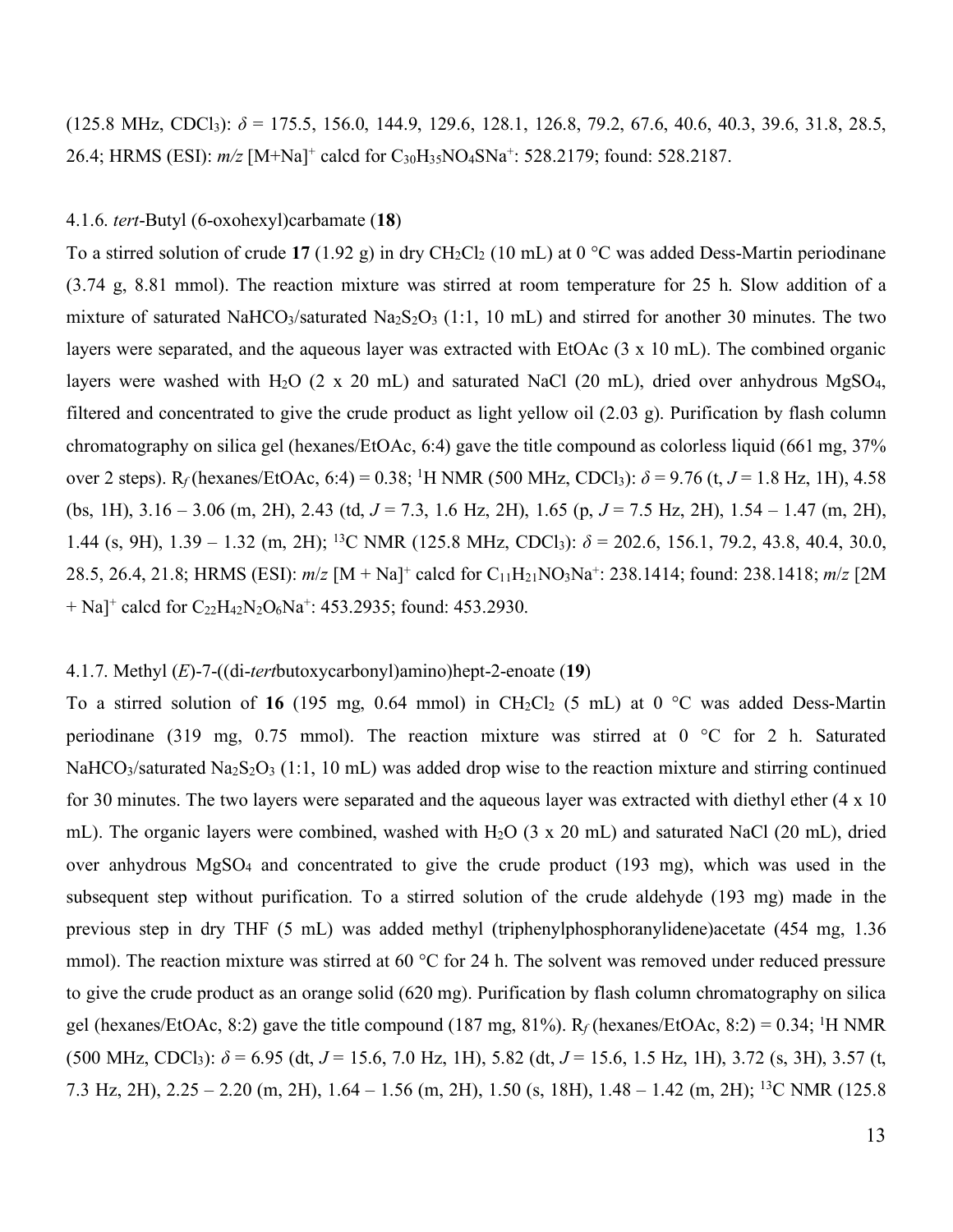MHz, CDCl3): *δ* = 167.2, 152.9, 149.2, 121.3, 82.3, 51.6, 46.2, 32.0, 28.7, 28.2, 25.4; HRMS (ESI): *m*/*z*  $[M+Na]^+$  calcd for  $C_{18}H_{31}NO_6Na^+$ : 380.2044; found: 380.2047.

#### 4.1.8. Methyl (*E*)-8-((*tert*-butoxycarbonyl)amino)oct-2-enoate (**20**)

Boc-protected aldehyde **18** (640 mg, 2.97 mmol) was dissolved in dry THF (15 mL) and methyl(triphenylphosphoranylidene)acetate (1.40 g, 4.17 mmol) was added. The mixture was stirred at 60 °C for 21 h under argon atmosphere. The solvent was removed under reduced pressure to give the crude product as a yellow solid (1.95 g). Purification by flash chromatography on silica gel (hexanes/EtOAc 7:3) gave the title compound as a colorless liquid (456 mg, 57%).  $R_f$  (hexanes/EtOAc, 7:3) = 0.37; <sup>1</sup>H NMR (500 MHz, CDCl3): *δ* = 6.95 (dt, *J* = 15.6, 7.0 Hz, 1H), 5.82 (dt, *J* = 15.7, 1.5 Hz, 1H), 4.59 (bs, 1H), 3.72 (s, 3H), 3.17 – 3.01 (m, 2H), 2.21 (qd, *J* = 7.2, 1.6 Hz, 2H), 1.52 – 1.46 (m, 4H), 1.44 (s, 9H), 1.38 – 1.30 (m, 2H); 13C NMR (125.8 MHz, CDCl<sub>3</sub>): δ = 167.2, 156.1, 149.4, 121.2, 79.1, 51.5, 40.5, 32.1, 30.0, 28.5, 27.8, 26.4; HRMS (ESI):  $m/z$  [M+Na]<sup>+</sup> calcd for C<sub>14</sub>H<sub>25</sub>NO<sub>4</sub>Na<sup>+</sup>: 294.1676; found: 294.1683.

# 4.1.9. 1,1,1,3,3,3-hexafluoropropan-2-yl (*E*)-7-((di-*tert*-butoxycarbonyl)amino)hept-2-enoate (**21**)

LiOH (1 M, 1.6 mL, 1.6 mmol) was added to a stirred solution of unsaturated methyl ester **19** (187 mg, 0.52 mmol) in THF (2 mL). The reaction mixture was stirred for room temperature for 11.5 h. The solvent was removed under reduced pressure and the pH of the aqueous residue was acidified to pH  $\sim$  4 with 10% citric acid. The mixture was extracted with  $CH_2Cl_2$  (4 x 10 mL) and the combined organic layer was washed with saturated NaCl (25 mL), dried over anhydrous  $MgSO_4$  and concentrated to give the crude product (170 mg). Analysis by ESI-MS showed incomplete conversion of starting material, therefore the crude product (170 mg) was dissolved in THF (2 mL) and treated with LiOH (1 M, 6 mL, 6 mmol). The reaction mixture was stirred at room temperature for 20 h. The solvent was removed under reduced pressure and the pH of the aqueous residue was acidified to pH  $\sim$  4 with 10% citric acid. The mixture was extracted with CH<sub>2</sub>Cl<sub>2</sub> (4 x 10) mL), the combined organic layer was washed with saturated NaCl (25 mL), dried over anhydrous MgSO4 and concentrated to give the crude product (151 mg), which was used in the next step without purification. To a stirred solution of crude carboxylic acid (151 mg) in dry  $CH_2Cl_2$  (2 mL) was added DMAP (24 mg, 0.19 mmol), DIC (80  $\mu$ L, 0.52 mmol) and 1,1,1,3,3,3-hexafluoropropan-2-ol (60  $\mu$ L, 0.57 mmol). The reaction mixture was stirred at room temperature for 21.5 h and then diluted with  $CH_2Cl_2$  (15 mL), washed with saturated NH<sub>4</sub>Cl (10 mL) and saturated NaCl (10 mL). The organic layer was dried over anhydrous MgSO<sub>4</sub> and concentrated to give the crude product (408 mg). Purification by flash column chromatography on silica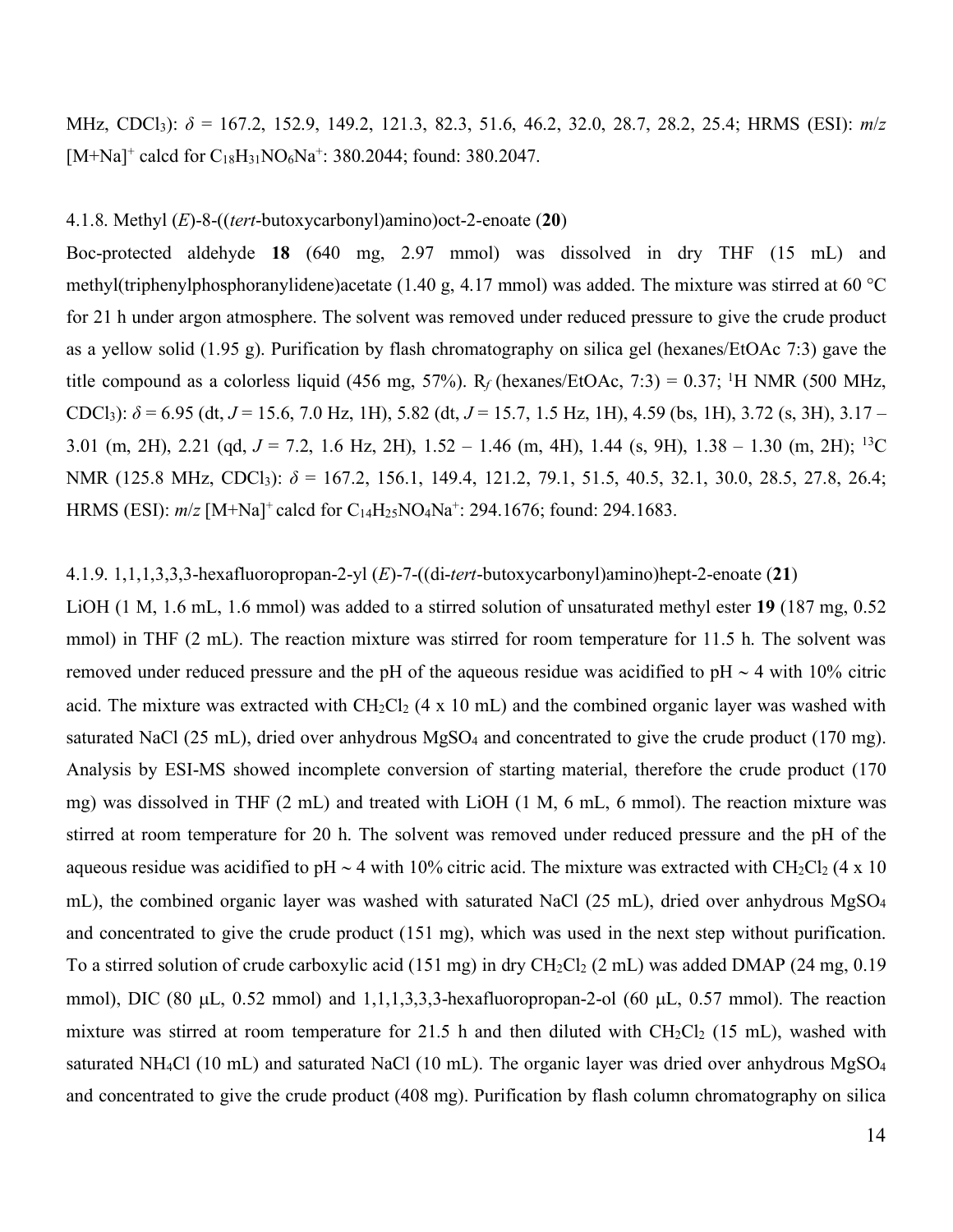gel (hexanes/EtOAc, 9:1) gave the title compound (160 mg, 62% over 2 steps). R*f* (hexanes/EtOAc, 9:1) = 0.28; <sup>1</sup>H NMR (600 MHz, CDCl<sub>3</sub>):  $\delta$  = 7.20 (dt, *J* = 15.6, 6.9 Hz, 1H), 5.94 (dt, *J* = 15.7, 1.6 Hz, 1H), 5.82 (sep, *J* = 6.1 Hz, 1H), 3.58 (t, *J* = 7.3 Hz, 2H), 2.34 – 2.29 (m, 2H), 1.64 – 1.58 (m, 2H), 1.54 – 1.45 (m, 20H); <sup>13</sup>C NMR (125.8 MHz, CDCl<sub>3</sub>):  $\delta$  = 162.9, 154.7, 152.8, 120.6 (q, <sup>1</sup>*J*<sub>CF</sub> = 283.1 Hz), 118.3, 82.4, 66.4  $(\text{sep}, \, \,^2 J_{\text{CF}} = 34.5 \, \text{Hz})$ , 46.0, 32.3, 28.5, 28.2, 25.0; HRMS (ESI):  $m/z$  [M+Na]<sup>+</sup> calcd for C<sub>20</sub>H<sub>29</sub>F<sub>6</sub>NO<sub>6</sub>Na<sup>+</sup>: 516.1791; found: 516.1800.

# 4.1.10. 1,1,1,3,3,3-Hexafluoropropan-2-yl (*E*)-8-((*tert*-butoxycarbonyl)amino)-oct-2-enoate (**22**)

Methyl ester 20 (385 mg, 1.42 mmol) was dissolved in THF (10 mL) and LiOH (1 M, 4.50 mL, 4.50 mmol) was added. The mixture was stirred at room temperature for 16.5 h. The solvent was removed under reduced pressure upon completion and the aqueous residue was acidified to pH 4 with 10% citric acid and extracted with  $CH_2Cl_2$  (3 x 40 mL). The combined organic layers were washed with saturated NaCl (3 x 50 mL) and dried over anhydrous MgSO4, filtered and concentrated to give the crude product as an orange solid (334 mg), which was used in the next step without purification.

To a stirred solution of crude carboxylic acid  $(324 \text{ mg}, 1.26 \text{ mmol})$  in dry  $\text{CH}_2\text{Cl}_2$   $(3 \text{ mL})$  was added 1,1,1,3,3,3-hexafluoro-2-propanol (0.16 mL, 1.52 mmol), DMAP (63 mg, 0.52 mmol) and DIC (0.25 mL, 1.61 mmol). The reaction mixture was stirred for 20 h and then diluted with  $CH_2Cl_2$  (25 mL), washed with saturated NH<sub>4</sub>Cl (20 mL) and saturated NaCl (20 mL). The organic layer was dried over anhydrous MgSO<sub>4</sub>, filtered and concentrated to yield the crude product as a red solid (622 mg). Purification by flash column chromatography on silica gel (hexanes/EtOAc, 1:1) gave the title compound as yellow oil (315 mg, 61%). R*<sup>f</sup>* (hexanes/EtOAc, 1:1) = 0.14; 1 H NMR (500 MHz, CDCl3): *δ* = 7.20 (dt, *J* = 15.7, 6.8 Hz, 1H), 5.93 (dt, *J* = 15.7, 1.6 Hz, 1H), 5.82 (sep, *J* = 6.1 Hz, 1H), 4.51 (s, 1H), 3.15 – 3.09 (m, 2H), 2.28 (dq, *J* = 7.1, 1.6 Hz, 2H), 1.54 – 1.47 (m, 4H), 1.44 (s, 9H), 1.39 – 1.34 (m, 2H); 13C NMR (125.8 MHz, CDCl3): *δ* = 163.0, 156.1, 154.9, 120.7 (q, <sup>1</sup>*J*<sub>CF</sub> = 282.1 Hz), 118.2, 79.3, 66.5 (sep, <sup>2</sup>*J*<sub>CF</sub> = 34.2 Hz), 40.5, 32.7, 30.1, 28.6, 27.5, 26.5; HRMS (ESI):  $m/z$  [M+Na]<sup>+</sup> calcd for C<sub>16</sub>H<sub>23</sub>F<sub>6</sub>NO<sub>4</sub>Na<sup>+</sup>: 430.1424, found: 430.1428.

4.1.11. 1,1,1,3,3,3-Hexafluoropropan-2-yl 7-((di-*tert*-butoxycarbonyl)amino)-3-(tritylthio)heptanoate (**23**) To a stirred solution of HFIP-ester 21 (124 mg,  $0.25$  mmol) in dry CH<sub>2</sub>Cl<sub>2</sub> (5 mL) was added Et<sub>3</sub>N (0.14 mL, 1.00 mmol) and triphenylmethanethiol (339 mg, 1.23 mmol). The reaction mixture was stirred at room temperature for 69 h and then diluted with  $CH_2Cl_2$  (30 mL), washed with  $H_2O$  (40 mL), dried over anhydrous MgSO4 and concentrated to give the crude product as yellow oil (427 mg). Purification by flash column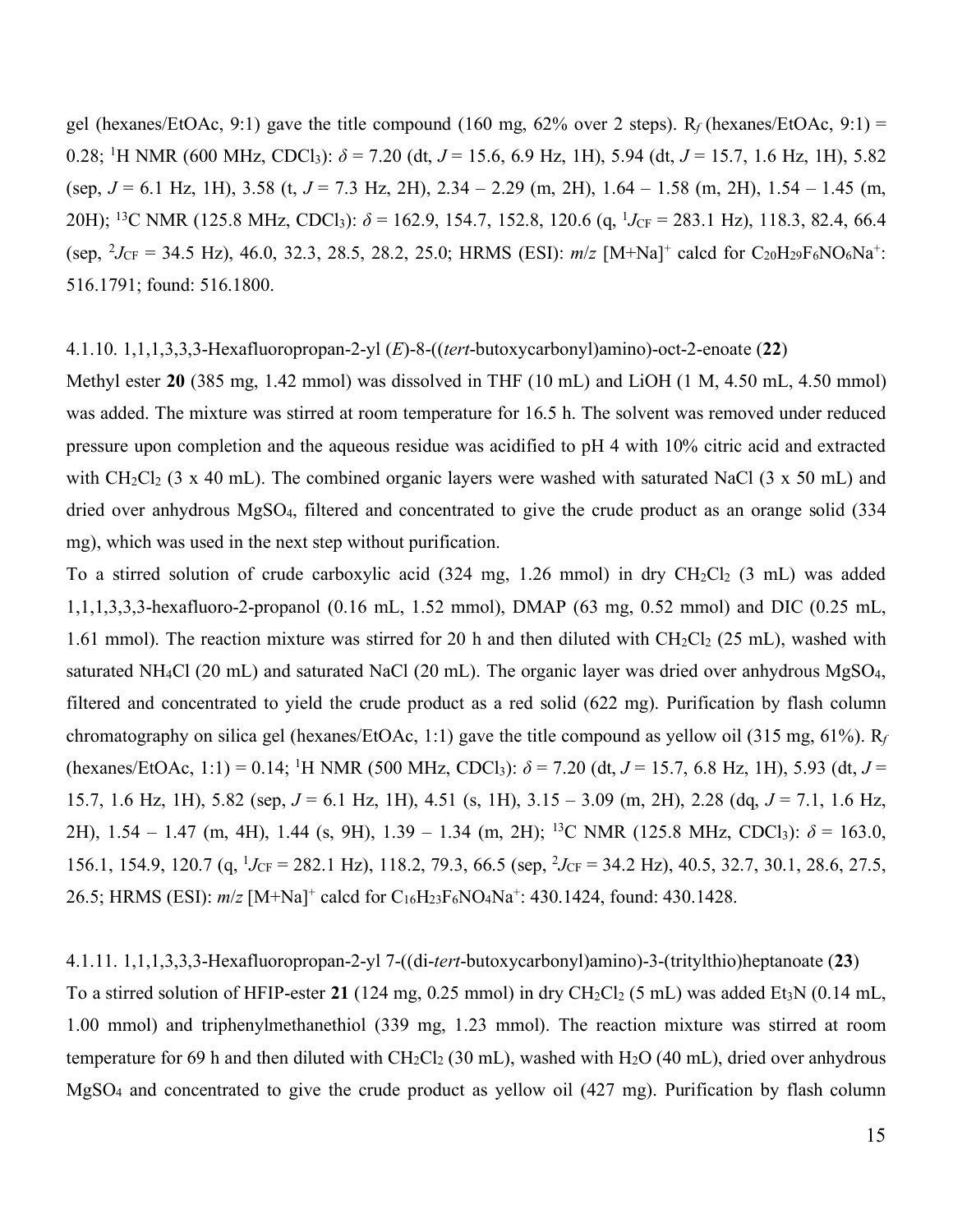chromatography on silica gel (hexanes/EtOAc, 95:5) gave the title compound (101 mg, 52%). R*<sup>f</sup>* (hexanes/EtOAc, 95:5) = 0.12; <sup>1</sup>H NMR (600 MHz, CDCl<sub>3</sub>):  $\delta$  = 7.54 – 7.51 (m, 6H), 7.30 – 7.27 (m, 6H), 7.22 – 7.19 (m, 3H), 5.61 (sep, *J* = 6.1 Hz, 1H), 3.51 (t, *J* = 7.5 Hz, 2H), 2.70 – 2.65 (m, 1H), 2.20 (dd, *J* = 16.7, 9.8 Hz, 1H), 1.80 (dd, *J* = 16.8, 3.4 Hz, 1H), 1.59 – 1.44 (m, 4H), 1.50 (s, 18H), 1.41 – 1.25 (m, 2H); <sup>13</sup>C NMR (150.9 MHz, CDCl<sub>3</sub>):  $\delta$  = 168.3, 152.8, 144.7, 129.5, 128.2, 126.9, 120.4 (q, <sup>1</sup>J<sub>CF</sub> = 282.2 Hz), 82.2, 67.7, 66.1 (sep,  ${}^{2}J_{CF}$  = 34.6 Hz), 46.2, 40.7, 38.4, 34.3, 29.1, 28.2, 23.6; HRMS (ESI):  $m/z$  [M+Na]<sup>+</sup> calcd for C39H45F6NO6SNa+: 792.2764; found: 792.2767.

#### 4.1.12. 1,1,1,3,3,3-Hexafluoropropan-2-yl 8-((*tert*-butoxycarbonyl)amino)-3-(tritylthio)octanoate (**24**)

To a stirred solution of unsaturated HFIP ester 22 (315 mg,  $0.77$  mmol) in dry CH<sub>2</sub>Cl<sub>2</sub> (5 mL) was added triphenylmethanethiol (641 mg, 2.32 mmol) and Et<sub>3</sub>N (0.32 mL, 2.39 mmol). The reaction mixture was stirred at room temperature for 48 h and then diluted with  $CH_2Cl_2$  (30 mL) and washed with  $H_2O$  (40 mL). The organic layer was dried over anhydrous MgSO<sub>4</sub>, filtered and concentrated to give the crude product as yellow oil (958 mg). Purification by flash column chromatography on silica gel (hexanes/EtOAc, 9:1) gave the title compound as yellow foam (483 mg, 91%).  $R_f$  (hexanes/EtOAc, 9:1) = 0.19; <sup>1</sup>H NMR (500 MHz, CDCl<sub>3</sub>):  $\delta$  = 7.53 – 7.51 (m, 6H), 7.30 – 7.27 (m, 6H), 7.22 – 7.19 (m, 3H), 5.61 (sep, *J* = 6.1 Hz, 1H), 4.47 (bs, 1H), 3.15 – 3.01 (m, 2H), 2.69 – 2.66 (m, 1H), 2.22 (dd, *J* = 16.6, 9.9 Hz, 1H), 1.83 (dd, *J* = 16.6, 3.4 Hz, 1H),  $1.55 - 1.48$  (m, 2H),  $1.45$  (s, 9H),  $1.44 - 1.31$  (m, 4H),  $1.23 - 1.16$  (m, 2H); <sup>13</sup>C NMR (125.8 MHz, CDCl<sub>3</sub>):  $\delta$  = 168.3, 156.1, 144.7, 129.6, 128.2, 126.9, 120.4 (q, <sup>1</sup>*J*<sub>CF</sub> = 282.5 Hz), 79.2, 67.7, 66.2 (sep, <sup>2</sup>*J*<sub>CF</sub> = 34.8 Hz), 40.7 (2C), 38.5, 34.6, 30.0, 28.6, 26.8, 26.0; HRMS (ESI): *m*/*z* [M+Na]+ calcd for C35H39F6NO4SNa+: 706.2396; found: 706.2402.

# 4.1.13. 7-((Di-*tert*-butoxycarbonyl)amino)-3-(tritylthio)heptanoic acid (**25**)

To a stirred solution of Michael product **23** (448 mg, 0.58 mmol) in THF (2 mL) was added LiOH (1 M, 4 mL, 4 mmol). The reaction mixture was stirred at room temperature for 17 h. The solvent was removed under reduced pressure and the pH of the aqueous residue was acidified to pH  $\sim$  4 with 10% citric acid. The mixture was extracted with  $CH_2Cl_2$  (4 x 10 mL) and the combined organic layer was washed with saturated NaCl (25 mL), dried over anhydrous MgSO<sub>4</sub> and concentrated to give the crude product as yellow oil (321) mg, 33%). Purification by flash column chromatography on silica gel (CH<sub>2</sub>Cl<sub>2</sub>/MeOH, 95:5) gave the title compound as a colorless oil (116 mg).  $R_f$  (CH<sub>2</sub>Cl<sub>2</sub>/MeOH, 95:5) = 0.30; <sup>1</sup>H NMR (500 MHz, CDCl<sub>3</sub>):  $\delta$  =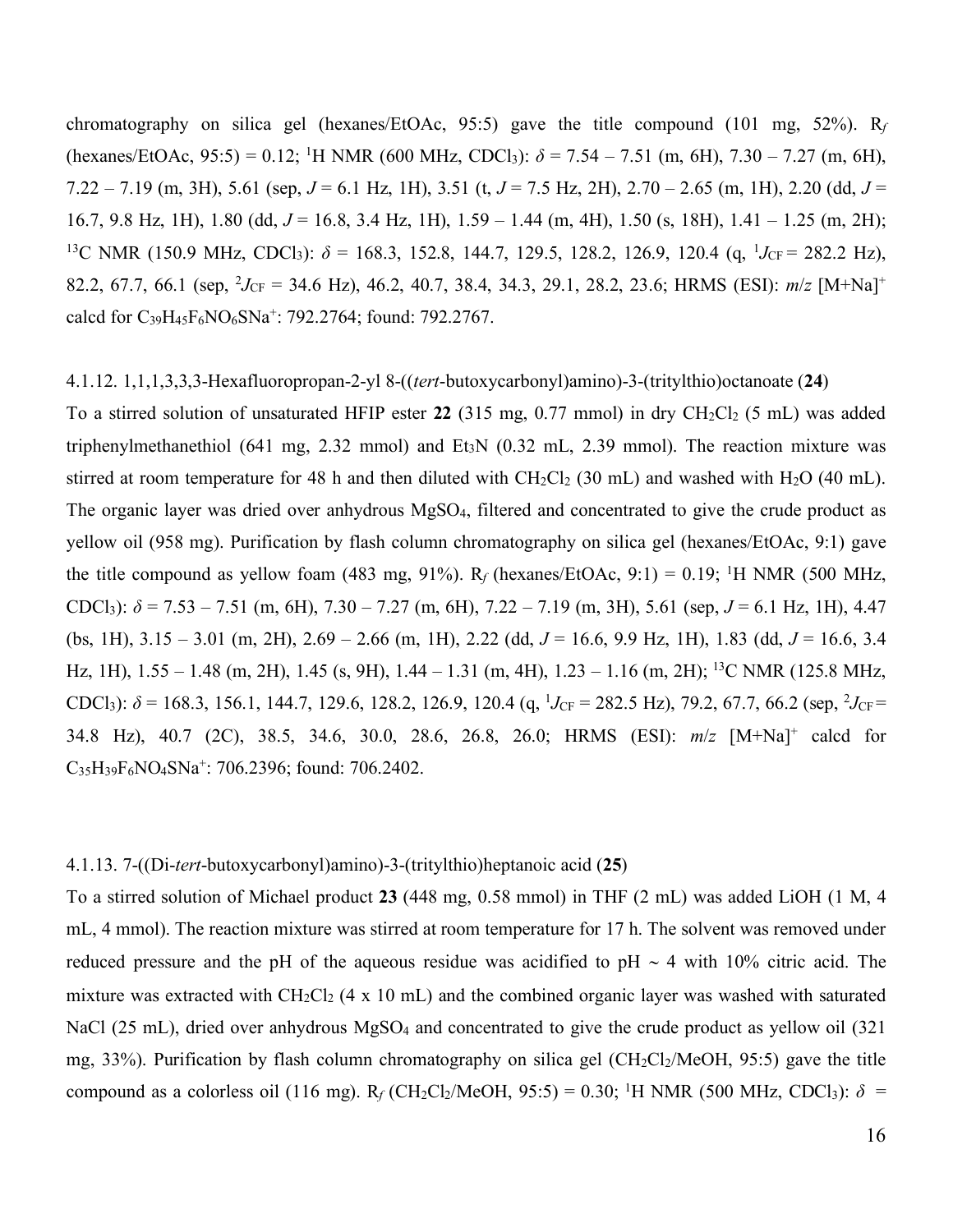7.53 – 7.50 (m, 6H), 7.29 – 7.25 (m, 6H), 7.21 – 7.17 (m, 3H), 3.48 (t, *J* = 7.4 Hz, 2H), 2.68 – 2.62 (m, 1H), 2.17 (dd, *J* = 16.4, 9.0 Hz, 1H), 1.93 (16.4, 4.2 Hz, 1H), 1.49 (s, 18H), 1.46 – 1.35 (m, 4H), 1.34 – 1.21 (m, 2H); 13C NMR (125.8 MHz, CDCl3): *δ* = 176.8, 152.8, 144.9, 129.7, 128.1, 126.8, 82.3, 67.7, 46.4, 41.0, 39.2, 34.5, 29.1, 28.2, 23.6; HRMS (ESI): *m*/*z* [M+Na]+ calcd for C36H45NO6SNa+: 642.2860; found: 642.2868.

# 4.1.14. 8-((*tert*-Butoxycarbonyl)amino)-3-(tritylthio)octanoic acid **(26**)

To a stirred solution of HFIP ester **24** (201 mg, 0.30 mmol) in THF (10 mL) was added LiOH (1 M, 2.0 mL, 2.0 mmol). The reaction mixture was stirred at room temperature for 24 h. The solvent was removed under reduced pressure and the residue was acidified to pH 4 with 10% citric acid. The mixture was extracted with  $CH_2Cl_2$  (4 x 25 mL) and the combined organic layer was washed with saturated NaCl (50 mL), dried over anhydrous MgSO4, filtered and concentrated to give the crude product as yellow foam (309 mg). Purification by flash column chromatography on silica gel ( $CH_2Cl_2/MeOH$ , 95:5) gave the title compound as yellow foam (197 mg, 56%). Retains CH<sub>2</sub>Cl<sub>2</sub>. R<sub>f</sub> (CH<sub>2</sub>Cl<sub>2</sub>/MeOH, 95:5) = 0.28; <sup>1</sup>H NMR (500 MHz, DMSO-d<sub>6</sub>):  $\delta$  = 12.09 (s, 1H), 7.44 – 7.42 (m, 6H), 7.36 – 7.31 (m, 6H), 7.25 – 7.22 (m, 3H), 6.73 (t, *J* = 5.4 Hz, 1H), 2.84 (q, *J* = 6.6 Hz, 2H), 2.57 – 2.52 (m, 1H), 2.16 (dd, *J* = 16.3, 9.0 Hz, 1H), 1.87 (dd, *J* = 16.3, 4.2 Hz, 1H), 1.38 (s, 9H), 1.29 – 1.23 (m, 4H), 1.19 – 1.07 (m, 3H), 1.03 – 0.98 (m, 2H); <sup>13</sup>C NMR (125.8 MHz, DMSO-d<sub>6</sub>): δ = 172.2, 155.5, 144.6, 129.1, 128.0, 126.6, 77.2, 66.9, 40.8, 39.8 (HSQC), 39.1 (HSQC), 34.1, 29.3, 28.3, 26.2, 25.3; HRMS (ESI): *m*/*z* [M+Na]+ calcd for C32H39NO4SNa+: 556.2492; found: 556.2499.

### 4.1.15. *tert*-Butyl (3-(naphthalene-2-yl)propyl)carbamate (**28**)

*N*-Boc allylamine **27** (1.02 g, 6.5 mmol) was dissolved in dry THF (6.0 mL) and 9-BBN (0.5 M in THF, 20.0 mL, 10.0 mmol) was added. The resulting mixture was stirred at room temperature for 2.5 h before 2 bromonaphthalene (1.35 g, 6.5 mmol),  $Pd(dppf)_{2}Cl_{2} \cdot CH_{2}Cl_{2}$  (308 mg, 0.4 mmol) and NaOH (1 M, 10.0 mL, 10.0 mmol) were added. The reaction mixture was stirred at room temperature for 3 h, then degassed and additional Pd(dppf)  $_2$ Cl<sub>2</sub>  $\cdot$  CH<sub>2</sub>Cl<sub>2</sub> (55 mg, 0.07 mmol) was added. The reaction mixture was stirred for 14 h at room temperature before saturated NH4Cl (40 mL) was added. The resulting mixture was extracted with EtOAc (4 x 25 ml) and the combined organic layer was dried over MgSO<sub>4</sub>, filtered and concentrated to yield the crude product as brown oil (3.28 g). Purification by flash column chromatography on silica gel (hexanes/EtOAc 8.5:1.5 and second column using hexanes/EtOAc 8:2, respectively) gave a white solid (1.36 g), which still contained minor impurities (<sup>1</sup>H NMR). To a solution of the solid material (818 mg out of 1.36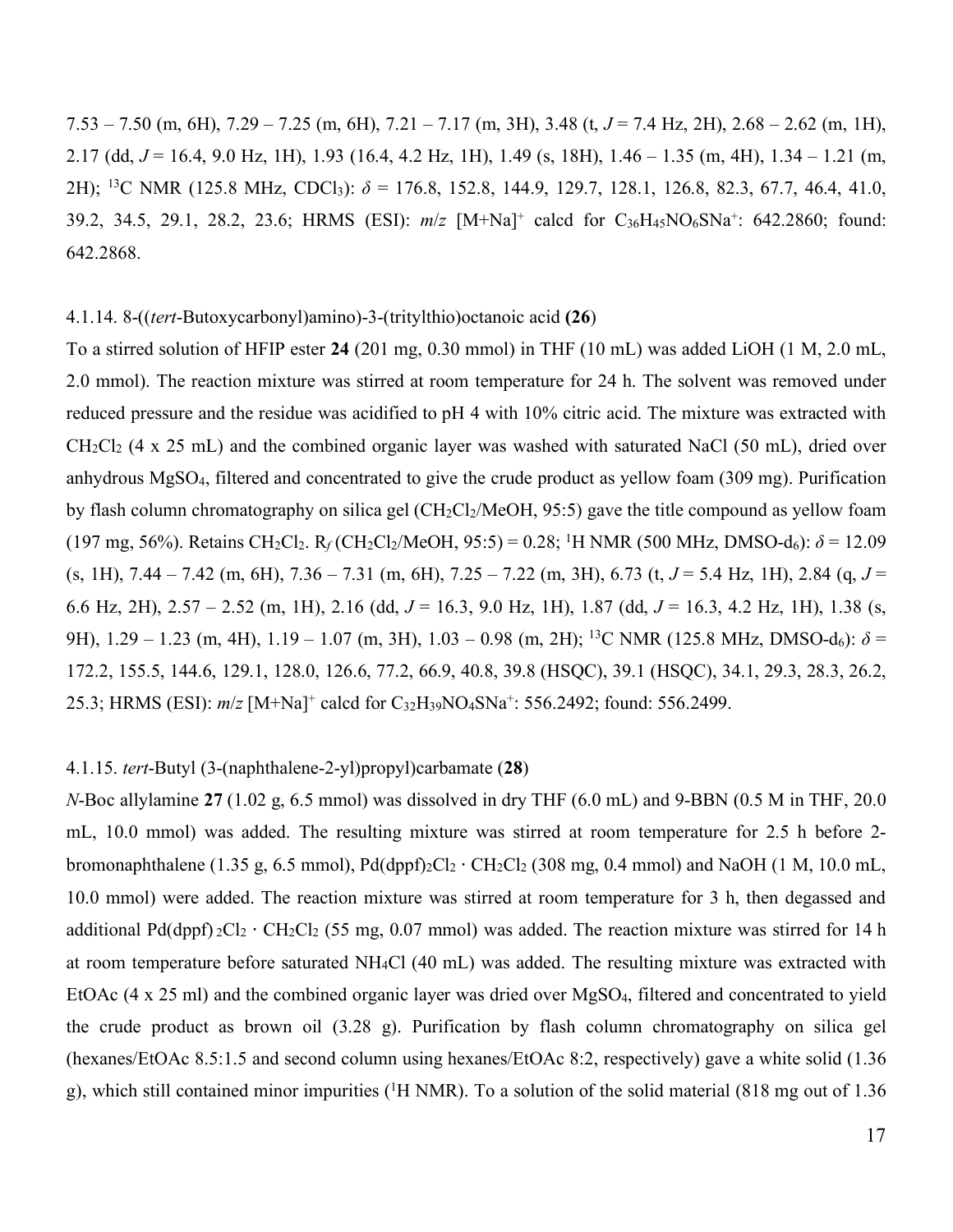g) in THF (20 mL), NaOH (15%, 5.0 mL) and  $H_2O_2$  (30%, 10.0 mL) were added and the resulting mixture was stirred at  $0^{\circ}$ C for 2 h. Dilution with diethyl ether (20 mL) followed by washing with saturated NaHCO<sub>3</sub> (20 mL) and saturated NaCl (20 mL) before the organic layer was dried over anhydrous  $MgSO_4$ , filtered and concentrated to give a yellow oil (785 mg). Purification by flash column chromatography on silica gel (hexanes/EtOAc, 8.5:1.5) gave the title compound (774 mg, 70%).  $R_f$  (hexanes/EtOAc, 8.5:1.5) = 0.24; <sup>1</sup>H NMR (600 MHz, CDCl<sub>3</sub>): *δ* = 7.82 – 7.76 (m, 3H), 7.62 (s, 1H), 7.47 – 7.41 (m, 2H), 7.32 (dd, *J* = 8.4, 1.2 Hz, 1H), 4.56 (bs, 1H), 3.24 – 3.15 (m, 2H), 2.81 (t, *J* = 7.8 Hz, 2H), 1.90 (p, *J* = 7.5 Hz, 2H), 1.46 (s, 9H); 13C NMR (150.9 MHz, CDCl3): *δ* = 156.1, 139.2, 133.7, 132.2, 128.1, 127.7, 127.5, 127.3, 126.5, 126.1, 125.3, 79.3, 40.5, 33.4, 31.8, 28.6; HRMS (ESI): *m*/*z* [M+Na]+ calcd for C18H23NO2Na+: 308.1621; found: 308.1628.

# 4.1.16. *N*-(2,2-Dimethoxyethyl)-3-(naphthalen-2-yl)propan-1-amine (**29**)

To a stirred solution of 28 (321 mg, 1.12 mmol) in CH<sub>2</sub>Cl<sub>2</sub> (5 mL) at 0 °C was added TFA (4.0 mL). The reaction mixture was stirred at room temperature for 2.5 h, after which the solvent was removed under reduced pressure. The residue was suspended in 10% NaOH (15 mL) and extracted with  $CH_2Cl_2$  (4 x 20 mL). The combined organic layers were dried over anhydrous MgSO4, filtered and concentrated to give the crude product as brown oil (192 mg), which was used in the next step without purification. To a stirred solution of crude 3-(naphthalene-2-yl)propan-1-amine (192 mg) in anhydrous DMF (5 mL) was added bromoacetaldehyde dimethyl acetal (0.18 mL, 1.52 mmol) and  $K_2CO_3$  (0.145 g, 1.05 mmol). The reaction mixture was stirred for 27.5 h at 80 °C. The mixture was diluted with H<sub>2</sub>O (20 mL) and extracted with EtOAc (3 x 20 mL). The combined organic layers were washed with saturated NaCl (20 mL), dried over anhydrous MgSO4, filtered and concentrated to give the crude product as yellow oil (572 mg). Purification by flash column chromatography on silica gel  $\left(\frac{CH_2Cl_2}{MeOH/NH_4OH}, 95:4.5:0.5\right)$  gave the title compound as pale yellow oil (96 mg, 31%).  $R_f$ (CH<sub>2</sub>Cl<sub>2</sub>/MeOH/NH<sub>4</sub>OH, 95:4.5:0.5) = 0.31; <sup>1</sup>H NMR (400 MHz, CDCl<sub>3</sub>):  $\delta$ = 7.82 – 7.74 (m, 3H), 7.61 (s, 1H), 7.47 – 7.38 (m, 2H), 7.33 (dd, *J* = 8.4, 1.7 Hz, 1H), 4.47 (t, *J* = 5.5 Hz, 1H), 3.37 (s, 6H), 2.81 (t, *J* = 7.5 Hz, 2H), 2.73 (d, *J* = 5.5 Hz, 2H), 2.69 (t, *J* = 7.2 Hz, 2H), 1.92 (p, *J* = 7.6 Hz, 2H), 1.65 (bs, 1H); 13C NMR (100.6 MHz, CDCl3): *δ* = 139.6, 133.7, 132.1, 128.0, 127.7, 127.5, 127.4, 126.4, 126.0, 125.2, 103.9, 54.2, 51.2, 49.5, 33.8, 31.6; HRMS (ESI):  $m/z$  [M+H]<sup>+</sup> calcd for C<sub>17</sub>H<sub>24</sub>NO<sub>2</sub><sup>+</sup>: 274.1802; found: 274.1809.

4.1.17. (9*H*-Fluoren-9-yl)methyl (*S*)-(1-((2,2-dimethoxyethyl)(3-(naphthalen-2- yl)propyl)amino)-1-oxo-5-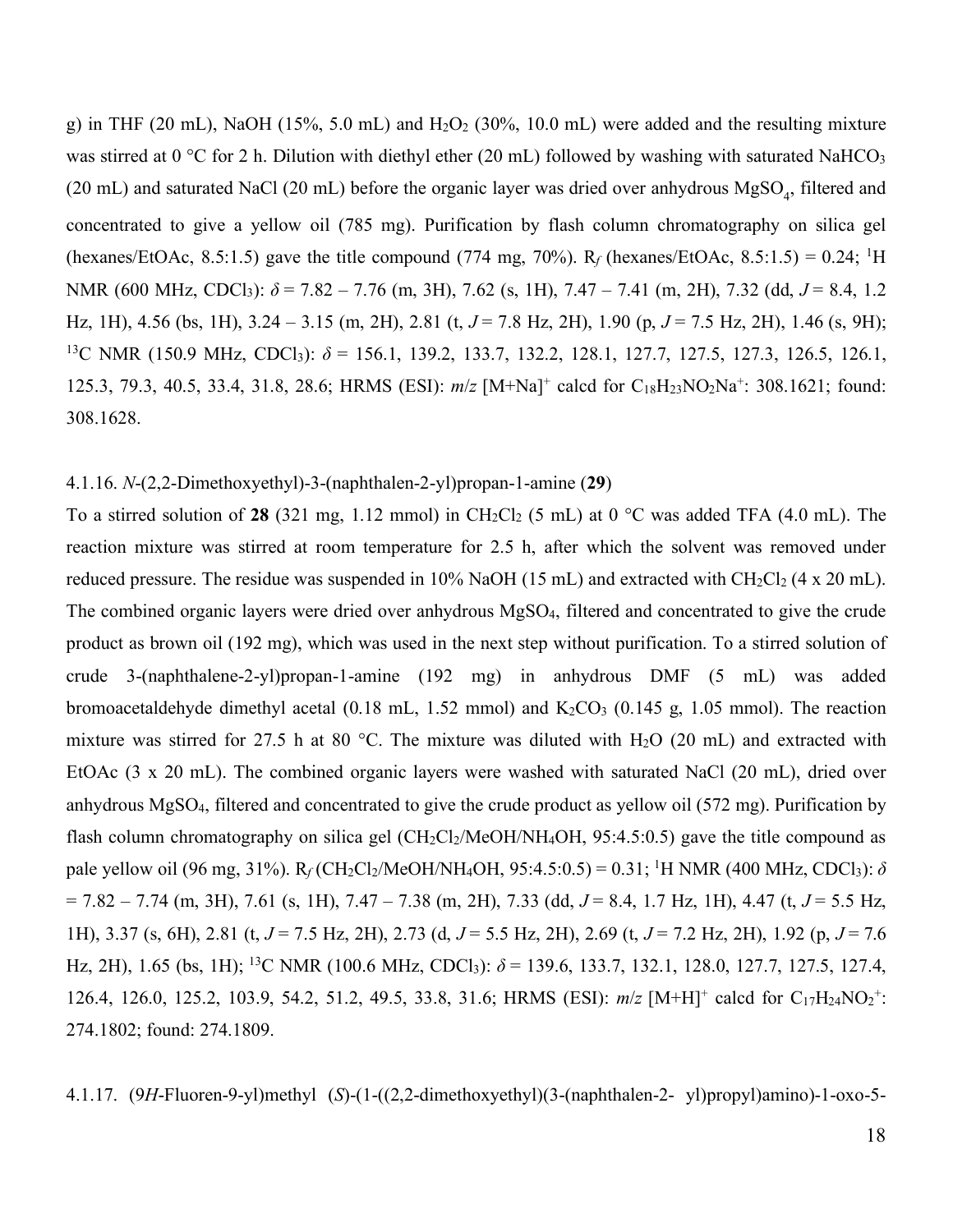(3-((2,2,4,6,7-pentamethyl-2,3-dihydrobenzofuran-5-yl)sulfonyl)guanidino)pentan-2-yl)carbamate (**30**) To a stirred solution of  $29$  (96 mg, 0.35 mmol) in dry CH<sub>2</sub>Cl<sub>2</sub> (2 mL) was added Fmoc-Arg(Pbf)-OH (244 mg, 0.38 mmol), HATU (136 mg, 0.36 mmol) and DIPEA (0.20 mL, 1.15 mmol). The resulting mixture was stirred for 25 h at room temperature. The solvent was removed under reduced pressure and the residue was partitioned between H<sub>2</sub>O (10 mL) and EtOAc (10 mL). The aqueous layer was extracted with EtOAc (3 x 20 mL) and the combined organic layer was washed with 1 M KHSO<sub>4</sub> (20 mL), H<sub>2</sub>O (20 mL), saturated NaHCO<sub>3</sub> (20 mL) and saturated NaCl (20 mL), dried over anhydrous MgSO<sub>4</sub>, filtered and concentrated to give the crude product (341 mg). Purification by flash column chromatography on silica gel (EtOAc/hexanes, 8:2) gave the title compound (250 mg, 79%).  $R_f$  (EtOAc/hexanes, 8:2) = 0.10; NMR analyses did not give useful information due to formation of rotamers; HRMS (ESI):  $m/z$  [M+H]<sup>+</sup> calcd for  $C_{51}H_{62}N_5O_8S^+$ : 904.4315; found: 904.4314;  $m/z$  [M+Na]<sup>+</sup> calcd for C<sub>51</sub>H<sub>61</sub>N<sub>5</sub>O<sub>8</sub>SNa<sup>+</sup>: 926.4133; found: 926.4139.

# 4.1.18. General protocol A: Fmoc-deprotection

To a stirred solution of the Fmoc-protected amine  $(0.06 \text{ M} \text{ in } CH_2Cl_2)$  was added Et<sub>2</sub>NH (50 equiv) and the resulting mixture was stirred at room temperature for 2-3 h (monitored by TLC). The solvent was removed under reduced pressure and the residue was used in the next step without purification.

# 4.1.19. General protocol B: Formation of linear precursors

HATU (165 mg, 0.43 mmol) and DIPEA (0.19 mL, 1.1 mmol) were added to a stirred solution the carboxylic acid (6, 11, 25 or 26) carrying the  $R^1$  side chain (0.36 mmol) in dry CH<sub>2</sub>Cl<sub>2</sub> (2 mL) and the reaction mixture was stirred at room temperature for 20 minutes. Fmoc-deprotected amine **30** or **31** (see general protocol A, 0.56 mmol) in dry  $CH_2Cl_2$  (12 mL) was then added and stirring was continued for 24 h. The solvent was evaporated, and the resulting red residue was partitioned between H2O (10 mL) and EtOAc (10 mL). The aqueous layer was further extracted with EtOAc (3 x 10 mL) and the combined organic layers were washed with 1 M KHSO<sub>4</sub> (20 mL), H<sub>2</sub>O (20 mL), saturated NaHCO<sub>3</sub> (20 mL) and saturated NaCl (20 mL). The organic layer was further dried over anhydrous MgSO4, filtered and concentrated to give the crude product.

4.1.20. *tert*-Butyl (5-(((*S*)-1-((2,2-dimethoxyethyl)(2-(naphthalen-2-yl)ethyl)amino)-1-oxo-5-(3-((2,2,4,6,7 pentamethyl-2,3-dihydrobenzofuran-5-yl)sulfonyl)-guanidino)pentan-2-yl)amino)-5-oxo-3- (tritylthio)pentyl)carbamate (**32**)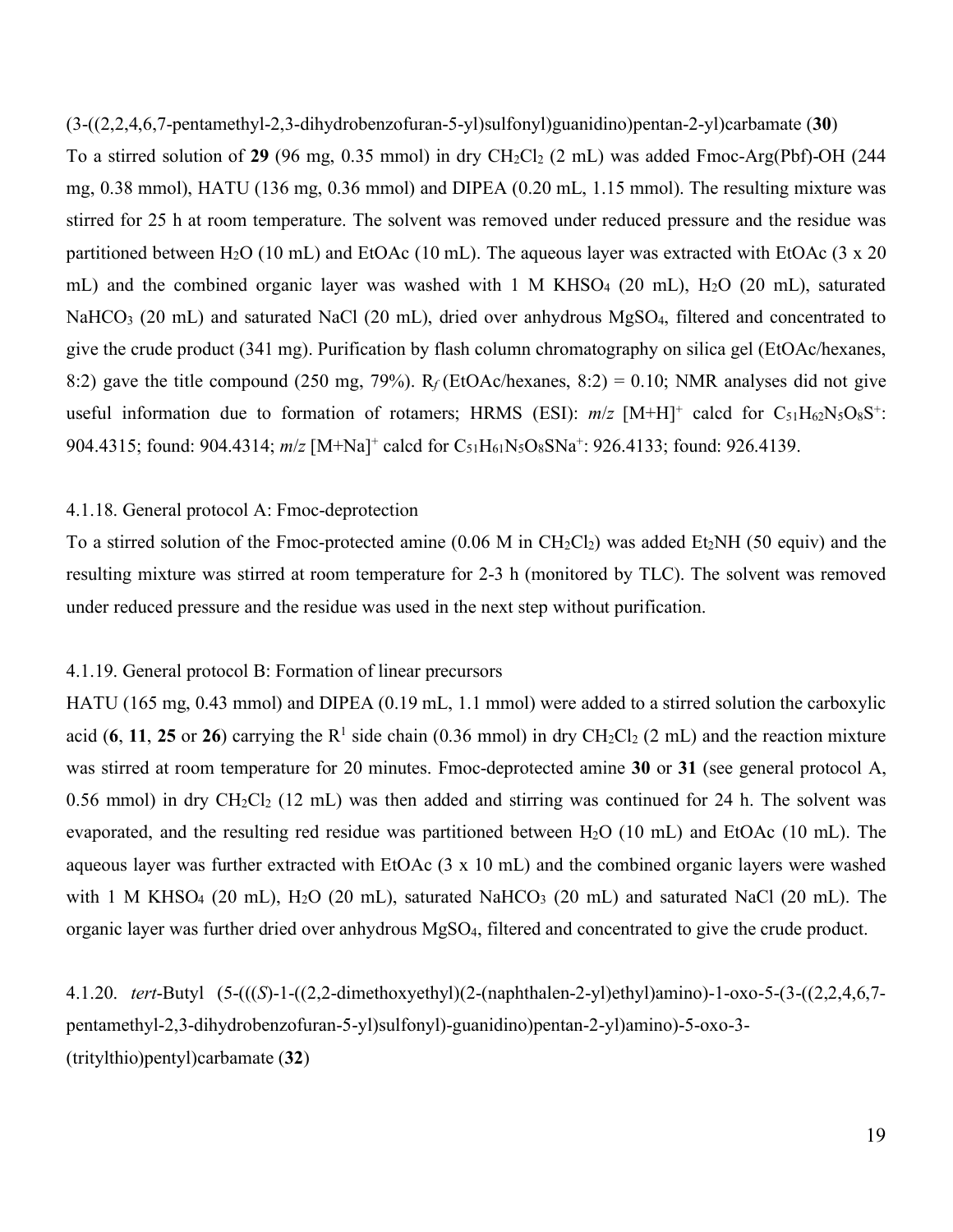The title compound was prepared from carboxylic acid **6** (177 mg, 0.36 mmol) which was dissolved in DMF (2 mL) and Fmoc-deprotected amine **31** (see general protocol B, 0.56 mmol) following general protocol A. The crude product (red foam, 510 mg) was purified by flash column chromatography on silica gel (EtOAc/hexane; 7.5:2.5 to 9.5:0.5 followed by EtOAc) to give an inseparable mixture of diastereoisomers of **32** (174 mg, 42%). R*<sup>f</sup>* (EtOAc) = 0.7; NMR analyses did not give useful information due to formation of rotamers; HRMS (ESI):  $m/z$  [M+H]<sup>+</sup> calcd for C<sub>64</sub>H<sub>81</sub>N<sub>6</sub>O<sub>9</sub>S<sub>2</sub><sup>+</sup>: 1141.5501; found: 1141.5502;  $m/z$  [M+Na]<sup>+</sup> calcd for  $C_{64}H_{80}N_6O_9S_2Na^+$ : 1163.5320; found: 1163.5314.

4.1.21. *tert*-Butyl (6-(((*S*)-1-((2,2-dimethoxyethyl)(2-(naphthalen-2-yl)ethyl)amino)-1-oxo-5-(3-((2,2,4,6,7 pentamethyl-2,3-dihydrobenzofuran-5-yl)sulfonyl)guanidino)pentan-2-yl)amino)-6-oxo-4- (tritylthio)hexyl)carbamate (**33**)

The title compound was prepared from carboxylic acid **11** (160 mg, 0.32 mmol) and Fmoc-deprotected amine **31** (see general protocol B, 0.45 mmol) following general protocol A. The crude product (red foam, 654 mg) was purified by flash column chromatography on silica gel (EtOAc/hexane; 8:2) to give an inseparable mixture of diastereoisomers of **33** (216 mg, 59%). R*<sup>f</sup>* (EtOAc/hexanes, 8:2) = 0.19; NMR analyses did not give useful information due to formation of rotamers; HRMS (ESI):  $m/z$  [M+H]<sup>+</sup> calcd for  $C_{65}H_{83}N_6O_9S_2$ <sup>+</sup>: 1155.5658; found: 1155.5664;  $m/z$  [M+Na]<sup>+</sup> calcd for C<sub>65</sub>H<sub>82</sub>N<sub>6</sub>O<sub>9</sub>S<sub>2</sub>Na<sup>+</sup>: 1177.5477; found: 1177.5529.

4.1.22. Di*-tert*-butyl (7-(((*S*)-1-((2,2-dimethoxyethyl)(2-(naphthalen-2-yl)ethyl)amino)-1-oxo-5-(3- ((2,2,4,6,7-pentamethyl-2,3-dihydrobenzofuran-5-yl)sulfonyl)-guanidino)pentan-2-yl)amino)-7-oxo-5- (tritylthio)heptyl)carbamate (**34**)

The title compound was prepared from carboxylic acid **25** (116 mg, 0.19 mmol) and Fmoc-deprotected amine **31** (see general protocol B, 0.44 mmol) following general protocol A. The crude product (red oil, 444 mg) was purified by flash column chromatography on silica gel (EtOAc/hexanes, 8:2) to give an inseparable mixture of diastereoisomers of **34** as a colorless oil (47 mg, 20%). R*<sup>f</sup>* (EtOAc/hexanes, 8:2) = 0.57; NMR analyses did not give useful information due to formation of rotamers; HRMS (ESI): *m*/*z* [M+Na]+ calcd for  $C_{71}H_{92}N_6O_{11}S_2Na^+$ : 1291.6158; found: 1291.6166.

4.1.23. *tert*-Butyl (8-(((*S*)-1-((2,2-dimethoxyethyl)(2-(naphthalen-2-yl)ethyl)amino)-1-oxo-5-(3-((2,2,4,6,7 pentamethyl-2,3-dihydrobenzofuran-5-yl)sulfonyl)-guanidino)pentan-2-yl)amino)-8-oxo-6- (tritylthio)octyl)carbamate (**35**)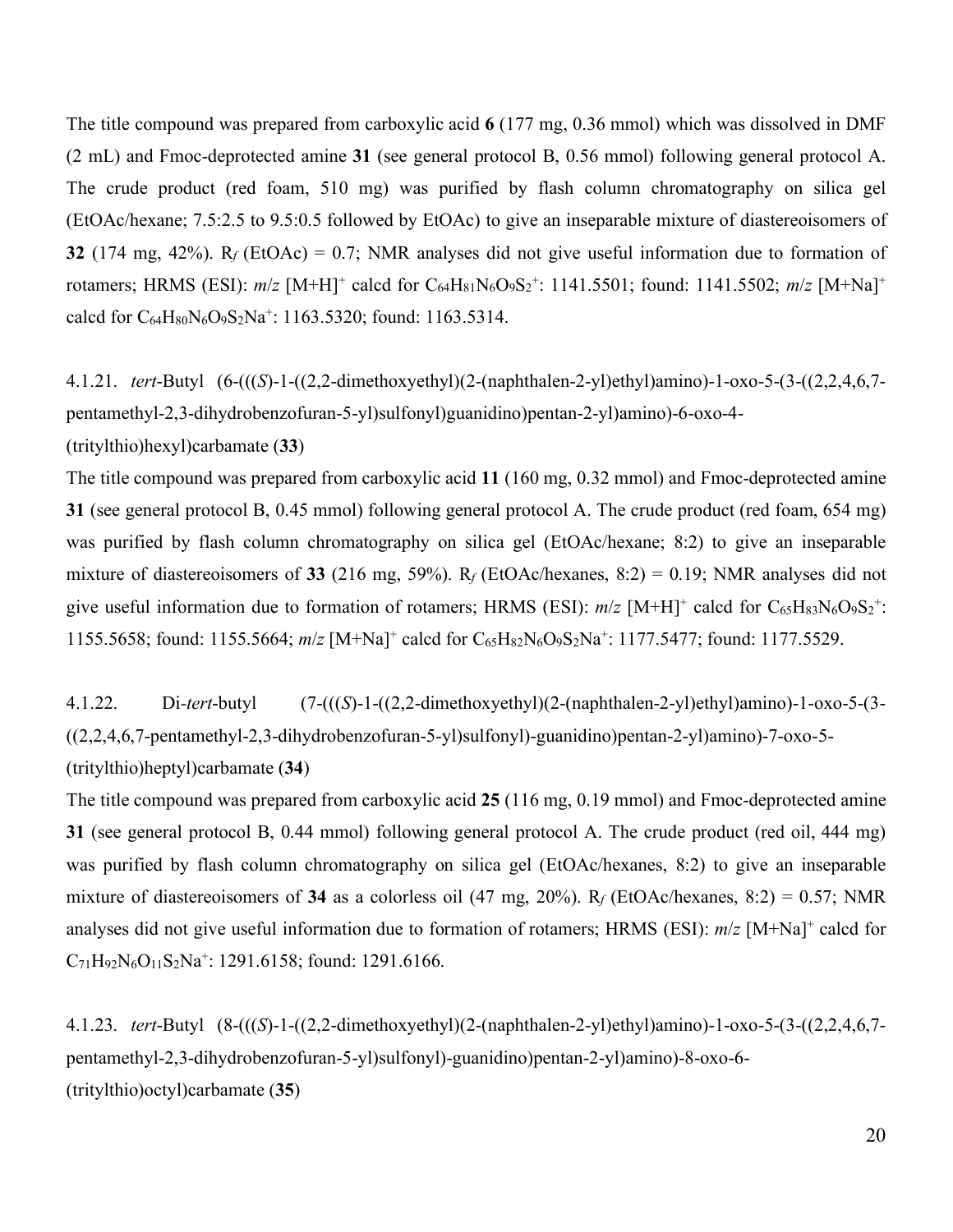The title compound was prepared from carboxylic acid **26** (105 mg, 0.20 mmol) and Fmoc-deprotected amine **31** (see general protocol B, 0.10 mmol) following general protocol A. The crude product (205 mg) was purified by flash column chromatography on silica gel (EtOAc/hexanes, 9:1) to give an inseparable mixture of diastereoisomers of **35** as a colorless oil (80 mg, 68%). R*<sup>f</sup>* (EtOAc/hexanes, 9:1) = 0.25; NMR analyses did not give useful information due to formation of rotamers; HRMS (ESI):  $m/z$  [M+Na]<sup>+</sup> calcd for C67H86N6O9S2Na+: 1205.5790; found: 1205.5796.

4.1.24. *tert*-Butyl (6-(((*S*)-1-((2,2-dimethoxyethyl)(3-(naphthalen-2-yl)propyl)amino)-1-oxo-5-(3-((2,2,4,6,7 pentamethyl-2,3-dihydrobenzofuran-5-yl)sulfonyl)-guanidino)pentan-2-yl)amino)-6-oxo-4- (tritylthio)hexyl)carbamate (**36**)

The title compound was prepared from carboxylic acid **11** (166 mg, 0.33 mmol) and Fmoc-deprotected amine **30** (see general protocol B, 0.10 mmol) following general protocol A. The crude product (273 mg) was purified by flash column chromatography on silica gel (EtOAc/hexane, 9:1) to give an inseparable mixture of diastereoisomers of **36** as a colorless oil (90 mg, 73%). R*<sup>f</sup>* (EtOAc/hexanes, 9:1) = 0.35; NMR analyses did not give useful information due to formation of rotamers; HRMS (ESI):  $m/z$  [M+Na]<sup>+</sup> calcd for  $C_{66}H_{84}N_6O_9S_2Na^+$ : 1191.5633; found: 1191.5640.

4.1.25. *tert*-Butyl (8-(((*S*)-1-((2,2-dimethoxyethyl)(3-(naphthalen-2-yl)propyl)amino)-1-oxo-5-(3-((2,2,4,6,7 pentamethyl-2,3-dihydrobenzofuran-5-yl)sulfonyl)-guanidino)pentan-2-yl)amino)-8-oxo-6- (tritylthio)octyl)carbamate (**37**)

The title compound was prepared from carboxylic acid **27** (93 mg, 0.17 mmol) and Fmoc-deprotected amine **30** (see general protocol B, 0.13 mmol) following general protocol A. The crude product (238 mg) was purified by flash column chromatography on silica gel (EtOAc/hexane, 8:2) to give an inseparable mixture of diastereoisomers of **36** as a colorless oil (117 mg, 77%). R*<sup>f</sup>* (EtOAc/hexanes, 8:2) = 0.22; NMR analyses did not give useful information due to formation of rotamers; HRMS (ESI):  $m/z$  [M+H]<sup>+</sup> calcd for C<sub>68</sub>H<sub>89</sub>N<sub>6</sub>O<sub>9</sub>S<sub>2</sub><sup>+</sup>: 1197.6127; found: 1197.6134; *m*/*z* [M+Na]<sup>+</sup> calcd for C<sub>68</sub>H<sub>88</sub>N<sub>6</sub>O<sub>9</sub>S<sub>2</sub>Na<sup>+</sup>: 1219.5946; found: 1219.6000.

# 4.1.26. General procedure C: Global deprotection and cyclization

The linear precursor was dissolved in a mixture of TFA, thioanisole and H2O (90:5:5, 100 mL per mmol) and the resulting mixture was stirred at room temperature for 2-4 h. The TFA was removed under reduced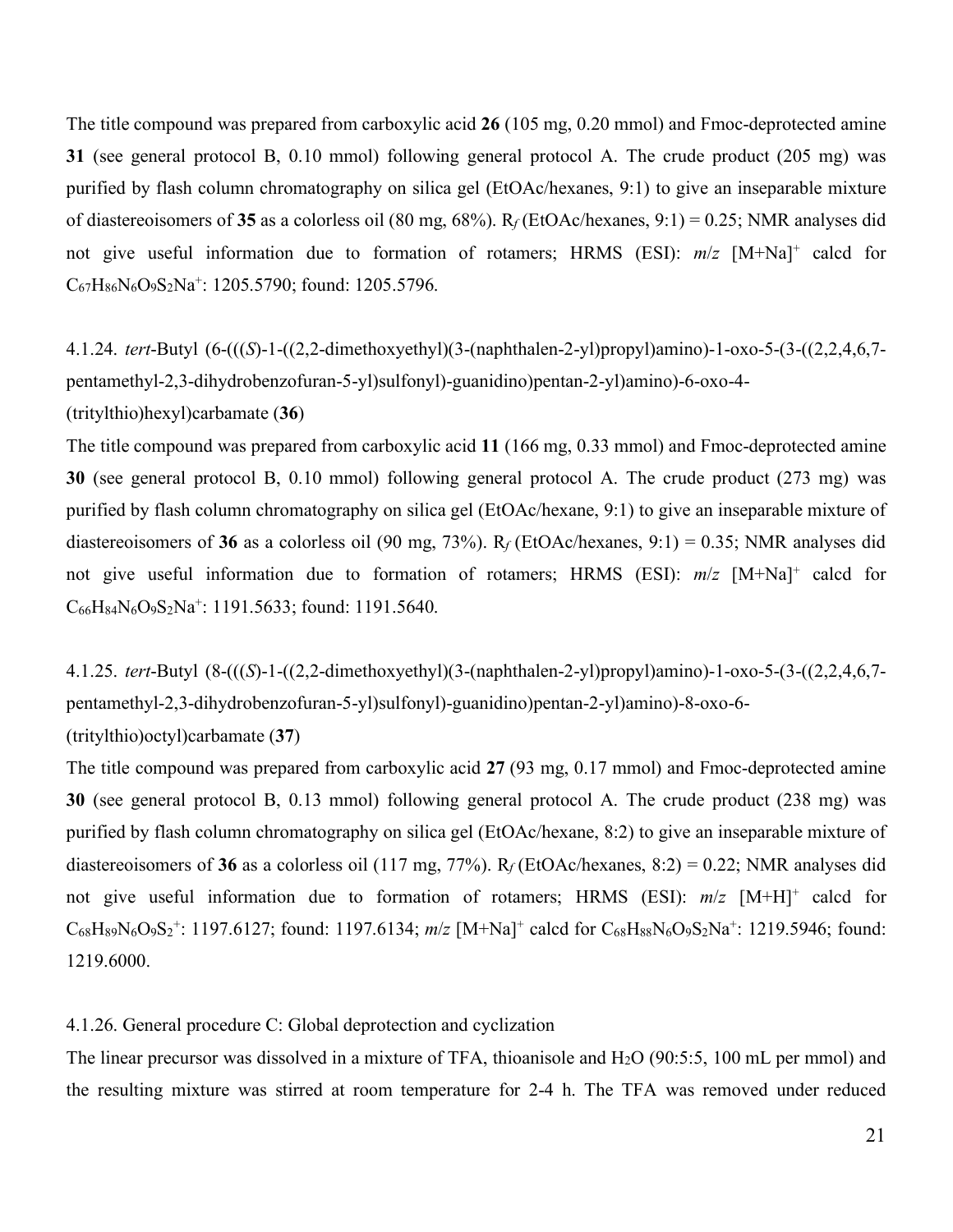pressure and the crude product was precipitated by addition of cold diethyl ether. The diethyl ether was removed under reduced pressure and the residue was dried under high vacuum to give the crude product as a white solid.

4.1.27. 1-(3-((2*S*,6*S*,9a*S*)-2-(2-Guanidinoethyl)-8-(2-(naphthalen-2-yl)ethyl)-4,7-dioxohexahydro-2*H*,6*H*pyrazino[2,1-*b*][1,3]thiazin-6-yl)propyl)guanidine (**44a**)

Linear precursor **32** (174 mg, 0.15 mmol) was deprotected and cyclized following general procedure C. The crude product (approx. 200 mg) was dissolved in dry DMF (5 mL) and 1*H*-pyrazole-1-carboxamidine hydrochloride (305 mg, 2.06 mmol) and DIPEA (0.58 mL, 3.33 mmol) were added and the mixture was stirred under inert atmosphere for 70 h during which the reaction was monitored by RP-HPLC. Diethyl ether (20 mL) was then added and the mixture was cooled at 4 °C and stirred for an additional hour, resulting in the precipitation of a white solid. The crude product was purified by semi-preparative RP-HPLC to give the title compound as a fluffy white solid (24 mg, 42%). <sup>1</sup>H NMR (600 MHz, CD<sub>3</sub>OD):  $\delta$  = 7.86 – 7.83 (m, 2H), 7.80 (d, *J* = 8.3 Hz, 1H), 7.64 (s, 1H), 7.50 – 7.44 (m, 2H), 7.42 (dd, *J* = 8.5, 1.5 Hz, 1H), 5.07 (dd, *J* = 10.0, 5.4 Hz, 1H), 5.01 (dd, *J* = 8.8, 4.2 Hz, 1H), 3.72 – 3.69 (m, 2H), 3.43 (dd, *J* = 12.8, 4.3 Hz, 1H), 3.29 – 3.25 (m, 1H), 3.22 – 3.16 (m, 1H), 3.15 – 3.03 (m, 5H), 2.86 – 2.80 (m, 1H), 2.59 (dd, *J* = 16.4, 3.6 Hz, 1H), 2.49 (dd,  $J = 16.4$ , 11.9 Hz, 1H), 1.87 – 1.72 (m, 3H), 1.70 – 1.64 (m, 1H), 1.52 – 1.44 (m, 2H); <sup>13</sup>C NMR (150.9 MHz, CD3OD): *δ* = 170.8, 169.2, 158.6, 158.5, 137.5, 135.0, 133.8, 129.4, 128.7, 128.64, 128.59, 128.5, 127.3, 126.8, 56.6, 53.1, 52.1, 49.7, 41.7, 41.6, 39.8, 35.3, 35.2, 34.1, 29.3 26.2; HRMS (ESI): *m*/*z* [M+H]+ calcd for  $C_{26}H_{37}N_8O_2S^+$ : 525.2755; found: 525.2766. Purity = 99.8% (UV 220 nm).

4.1.28. 1-(3-((2*R*,6*S*,9a*R*)-2-(2-guanidinoethyl)-8-(2-(naphthalen-2-yl)ethyl)-4,7-dioxohexahydro-2*H*,6*H*pyrazino[2,1-*b*][1,3]thiazin-6-yl)propyl)guanidine (**44b**)

Bicycle **44b** was prepared as described for **44a** above. The crude product was purified by semi-preparative RP-HPLC to give the title compound as a fluffy white solid (22 mg, 38%). <sup>1</sup>H NMR (600 MHz, CD<sub>3</sub>OD):  $\delta$  = 7.84 – 7.78 (m 3H), 7.71 (s, 1H), 7.48 – 7.42 (m, 3H), 5.38 (dd, *J* = 4.0, 2.8 Hz, 1H), 4.65 (app t, *J* = 7.8 Hz, 1H), 4.20 (dt, *J* = 13.4, 7.7 Hz, 1H), 3.98 (dd, *J* = 15.0, 4.4 Hz, 1H), 3.69 – 3.65 (m, 1H), 3.54 (dd, *J* = 15.0, 2.5 Hz, 1H), 3.49 – 3.44 (m ,1H), 3.17 (app t, *J* = 7.0 Hz, 2H), 3.13 – 3.04 (m, 3H), 2.99 – 2.90 (m, 2H), 2.61 (dd, *J* = 14.8, 3.9 Hz, 1H), 1.84 – 1.77 (m, 1H), 1.60 – 1.45 (m, 3H), 1.35 – 1.23 (m, 2H); 13C NMR (150.9 MHz, CD3OD); *δ* = 172.3, 169.4, 158.6, 158.4, 137.2, 135.0, 133.9, 129.3, 128.7, 128.54, 128.45 (2C),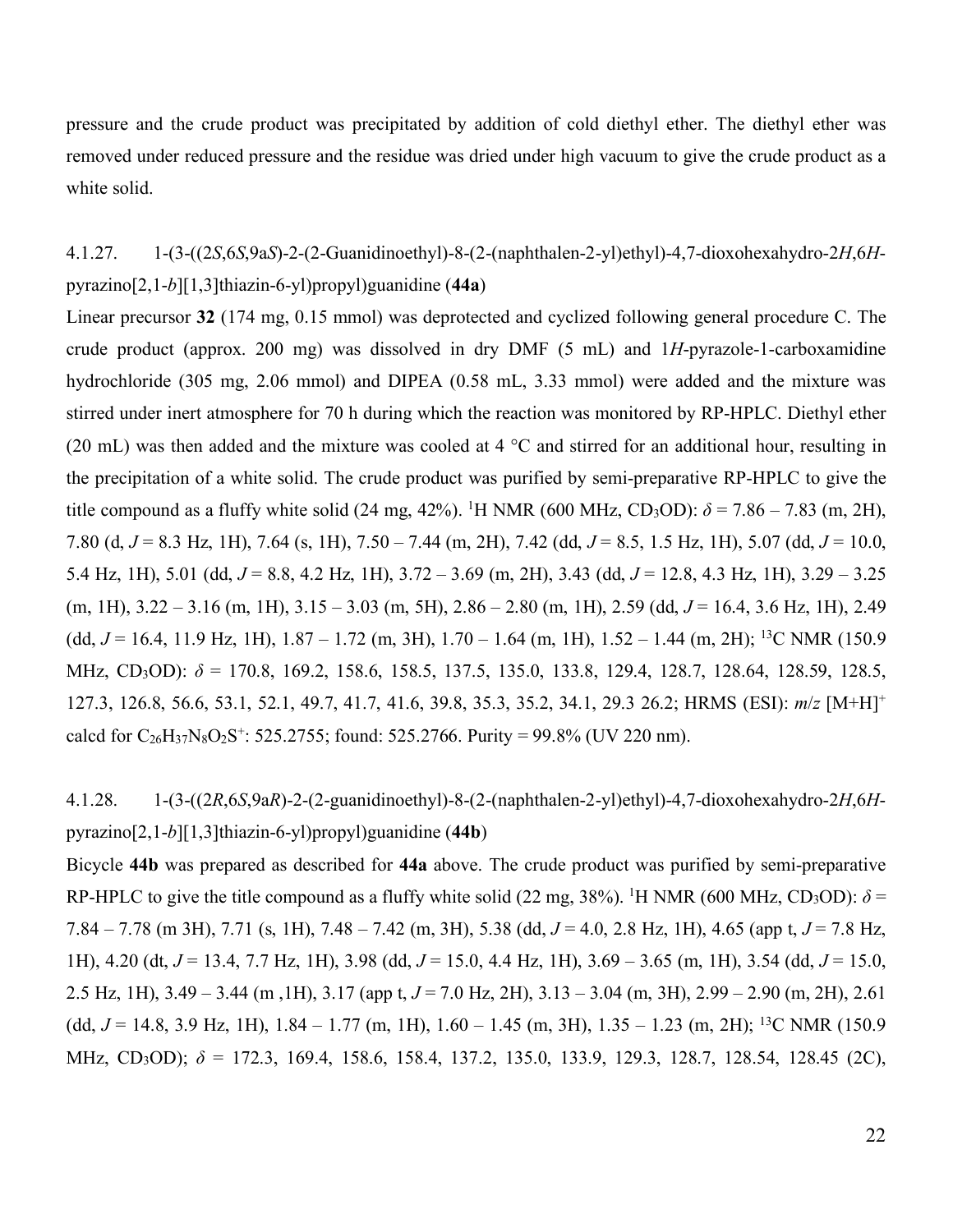127.2, 126.7, 56.1, 55.1, 49.2 (HSQC), 48.5 (HSQC), 41.4, 40.02, 39.98, 38.1, 37.8, 34.6, 30.6, 26.1; HRMS (ESI):  $m/z$  [M+H]<sup>+</sup> calcd for C<sub>26</sub>H<sub>37</sub>N<sub>8</sub>O<sub>2</sub>S<sup>+</sup>: 525.2755; found: 525.2764. Purity = 97.4 % (UV 220 nm).

4.1.29. 1,1'-(((2*S*,6*S*,9a*S*)-8-(2-(naphthalen-2-yl)ethyl)-4,7-dioxohexahydro-2*H*,6*H*-pyrazino[2,1 *b*][1,3]thiazine-2,6-diyl)bis(propane-3,1-diyl))diguanidine (**45a**)

Linear precursor **39** (128 mg, 111 mmol) was deprotected and cyclized following general procedure C. The crude product (58 mg) was dissolved in anhydrous DMF (4 mL) and 1*H*-pyrazole-1-carboxamidine hydrochloride (27 mg, 0.18 mmol) and DIPEA (30 µL, 0.17 mmol) were added. The reaction mixture was stirred under inert atmosphere for 144 h during which the reaction was monitored by analytical RP-HPLC. Additional 1*H*-pyrazole-1-carboxamidine hydrochloride and DIPEA was added during this time. Diethyl ether (25 mL) was added and the mixture was cooled to 0 °C and stirred for an additional hour, resulting in the precipitation of a yellow solid (203 mg). The crude product was purified by semi-preparative RP-HPLC to give the title compound as a fluffy white solid (6.5 mg, 15%). <sup>1</sup>H NMR (600 MHz, CD<sub>3</sub>OD):  $\delta$  = 7.86 – 7.82 (m, 2H), 7.81 – 7.77 (m, 1H), 7.62 (s, 1H), 7.51 – 7.44 (m, 2H), 7.44 – 7.40 (m, 1H), 5.15 (dd, *J* = 10.1, 5.1 Hz, 1H), 4.89 (HSQC, 1H), 3.88 – 3.81 (m, 1H), 3.58 – 3.50 (m, 1H), 3.31 (HSQC, 1H), 3.22 – 3.08 (m, 5H), 3.07 – 2.99 (m, 2H), 2.53 – 2.44 (m, 2H), 2.41 – 2.33 (m, 1H), 1.94 – 1.86 (m, 1H), 1.81 – 1.73 (m, 1H), 1.57 – 1.27 (m, 6H); 13C NMR (150.9 MHz, CD3OD): *δ* = 170.7, 169.2, 158.62, 158.57, 137.7, 135.0, 133.8, 129.4, 128.71, 128.68, 128.67, 128.63, 127.4, 126.8, 56.6, 54.1, 51.7, 49.9, 42.2, 42.0, 41.6, 37.0, 34.1, 33.0, 29.1, 27.2, 26.2; HRMS (ESI):  $m/z$  [M+2H]<sup>2+</sup> calcd for C<sub>27</sub>H<sub>40</sub>N<sub>8</sub>O<sub>2</sub>S<sup>2+</sup>: 270.1492; found 270.1499. Purity = 100.0% (UV 220 nm).

4.1.30. 1,1'-(((2*R*,6*S*,9a*R*)-8-(2-(naphthalen-2-yl)ethyl)-4,7-dioxohexahydro-2*H*,6*H*-pyrazino[2,1 *b*][1,3]thiazine-2,6-diyl)bis(propane-3,1-diyl))diguanidine (**45b**)

Bicycle **45b** was prepared as described for **45a**. The crude product was purified by semi-preparative RP-HPLC gave the title compound as a fluffy white solid (6.6 mg, 16%). <sup>1</sup>H NMR (600 MHz, CD<sub>3</sub>OD):  $\delta$  = 7.83 – 7.78 (m, 3H), 7.71 (s, 1H), 7.49 – 7.42 (m, 3H), 5.35 – 5.33 (m, 1H), 4.66 (t, *J* = 7.8 Hz, 1H), 4.20 – 4.14 (m, 1H), 3.95 (dd, *J* = 14.8, 4.3 Hz, 1H), 3.64 – 3.58 (m, 1H), 3.53 (dd, *J* = 14.9, 2.8 Hz, 1H), 3.51 – 3.46 (m, 1H), 3.13 – 2.92 (m, 7H), 2.59 (dd, *J* = 14.9, 3.8 Hz, 1H), 1.62 – 1.47 (m, 5H), 1.40 – 1.28 (m, 3H); 13C NMR (150.9 MHz, CD<sub>3</sub>OD): δ = 172.6, 169.5, 158.6, 158.5, 137.2, 135.0, 133.9, 129.3, 128.7, 128.51, 128.45, 128.4, 127.2, 126.7, 56.1, 55.0, 49.2 (HSQC), 48.8 (HSQC), 42.0, 41.5, 40.4, 40.2, 36.2, 34.6, 30.6,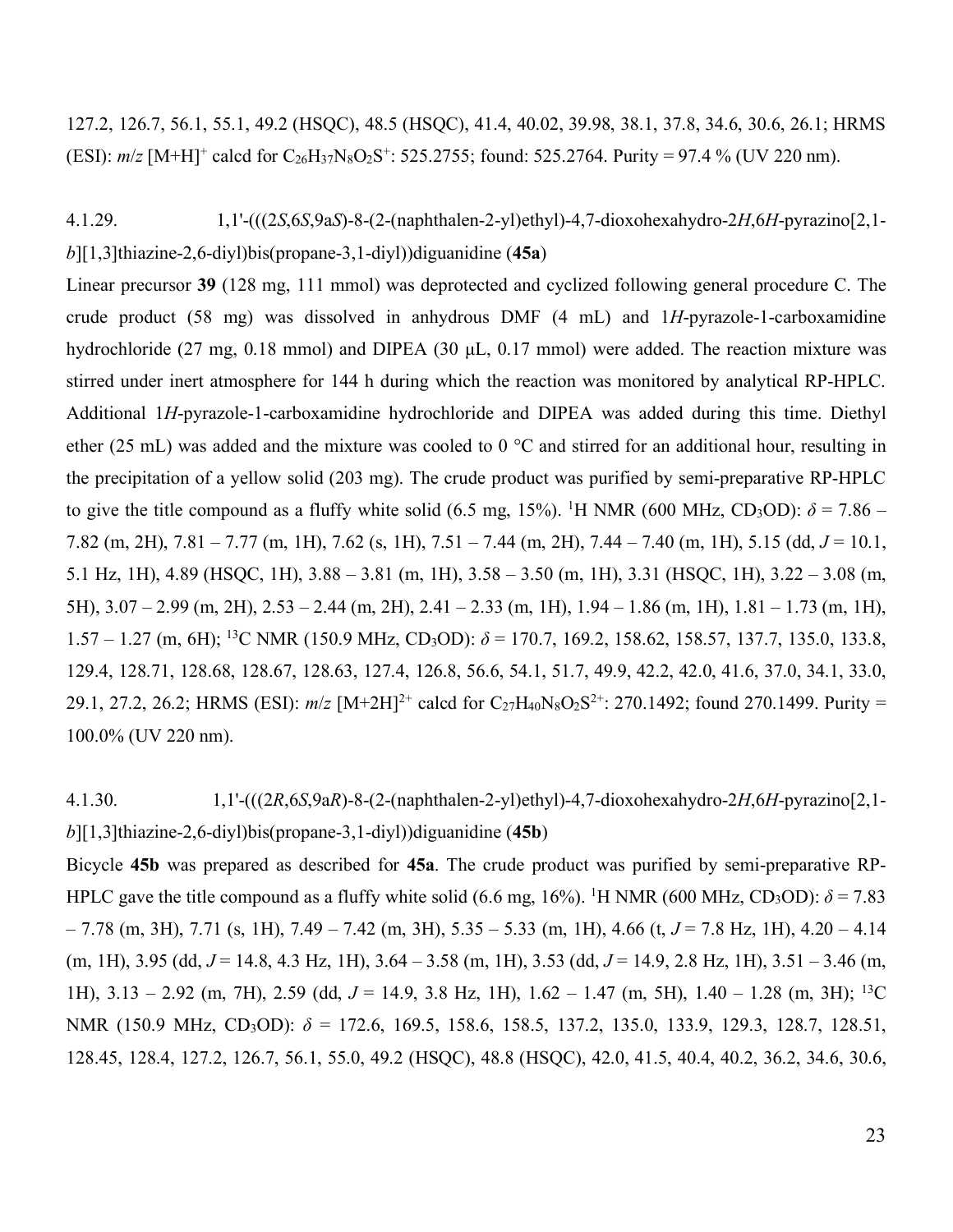27.5, 26.2; HRMS (ESI):  $m/z$  [M + 2H]<sup>2+</sup> calcd for C<sub>27</sub>H<sub>40</sub>N<sub>8</sub>O<sub>2</sub>S<sup>2+</sup>: 270.1492; found 270.1498. Purity = 95.2 % (UV 220 nm).

4.1.31. 1-(3-((2*S*,6*S*,9a*S*)-2-(4-guanidinobutyl)-8-(2-(naphthalen-2-yl)ethyl)-4,7-dioxohexahydro-2*H*,6*H*pyrazino[2,1-*b*][1,3]thiazin-6-yl)propyl)guanidine (**46a**)

Linear precursor **40** (47 mg, 0.04 mmol) was deprotected and cyclized following general procedure C. The crude product (29 mg) was dissolved in anhydrous DMF (2 mL) and 1*H*-pyrazole-1-carboxamidine hydrochloride (85 mg, 0.58 mmol) and DIPEA (0.1 mL, 0.57 mmol) were added. The reaction mixture was stirred under inert atmosphere for 94 h during which the reaction was monitored by analytical RP-HPLC. Cold diethyl ether (10 mL) was then added and the mixture was cooled at 0 °C and stirred for an additional hour, resulting in the precipitation of a white solid. The crude product was purified by semi-preparative RP-HPLC to give the title compound as fluffy white solid (3.3 mg, 22%). <sup>1</sup>H NMR (850 MHz, CD<sub>3</sub>OD):  $\delta$  = 7.84 (t, *J* = 8.4 Hz, 2H), 7.79 (d, *J* = 8.0 Hz, 1H), 7.61 (s, 1H), 7.50 – 7.45 (m, 2H), 7.41 (dd, *J* = 8.3, 1.8 Hz, 1H), 5.16 (dd, *J* = 10.4, 5.0 Hz, 1H), 4.88 (HSQC, 1H), 3.88 – 3.84 (m, 1H), 3.52 – 3.47 (m, 1H), 3.27 (dd, *J* = 12.6, 4.3 Hz, 1H), 3.21 – 3.11 (m, 5H), 3.06 – 3.02 (m, 1H), 2.98 (dd, *J* = 12.6, 9.9 Hz, 1H), 2.48 (dd, *J* = 16.3, 3.1 Hz, 1H), 2.45 – 2.41 (m, 1H), 2.35 (dd, *J* = 16.3, 11.9 Hz, 1H), 1.93 – 1.88 (m, 1H), 1.81 – 1.75 (m, 1H), 1.56 – 1.45 (m, 4H), 1.44 – 1.38 (m, 1H), 1.37 – 1.28 (m, 2H), 1.20 – 1.14 (m, 1H); 13C NMR (213.8 MHz, CD3OD): *δ* = 170.8, 169.3, 158.7, 158.6, 137.7, 135.0, 133.8, 129.4, 128.70, 128.69 (2C), 128.63, 127.4, 126.8, 56.6, 54.3, 51.6, 50.0, 42.3, 42.2, 41.6, 37.0, 35.5, 34.0, 29.5, 29.0, 26.2, 24.8; HRMS (ESI):  $m/z$  [M+H]<sup>+</sup> calcd for C<sub>28</sub>H<sub>41</sub>N<sub>8</sub>O<sub>2</sub>S: 553.3068; found: 553.3076. Purity = 99.7% (UV 220 nm).

4.1.32. 1-(3-((2*R*,6*S*,9a*R*)-2-(4-guanidinobutyl)-8-(2-(naphthalen-2-yl)ethyl)-4,7-dioxohexahydro-2*H*,6*H*pyrazino[2,1-*b*][1,3]thiazin-6-yl)propyl)guanidine (**46b)**

Bicycles **46b** was prepared as described for **46a** above. The crude product was purified by semi-preparative RP-HPLC to give the title compounds as a fluffy white solid (3.6 mg, 2:8 mixture between **46c**+**d** and **46b**). 1 H NMR (850 MHz, CD3OD): 7.83 – 7.78 (m, 3H), 7.71 (s, 1H), 7.48 – 7.42 (m, 3H), 5.32 (t, *J* = 3.6 Hz, 1H), 4.67 (t, *J* = 7.8 Hz, 1H), 4.16 (dt, *J* = 13.7, 7.7 Hz, 1H), 3.93 (dd, *J* = 14.8, 4.3 Hz, 1H), 3.60 – 3.56 (m, 1H), 3.53 – 3.45 (m, 2H), 3.14 – 3.04 (m, 4H), 3.00 – 2.93 (m, 3H), 2.58 (dd, *J* = 14.9, 3.9 Hz, 1H), 1.68 – 1.48 (m, 5H), 1.42 – 1.29 (m, 5H); 13C NMR (213.8 MHz, CD3OD): *δ* = 172.7, 169.6, 158.6, 158.5, 137.2, 135.0, 133.9, 129.3, 128.7, 128.51, 128.46, 128.43, 127.2, 126.7, 56.1, 54.9, 49.0 (2C, HSQC), 42.2, 41.5,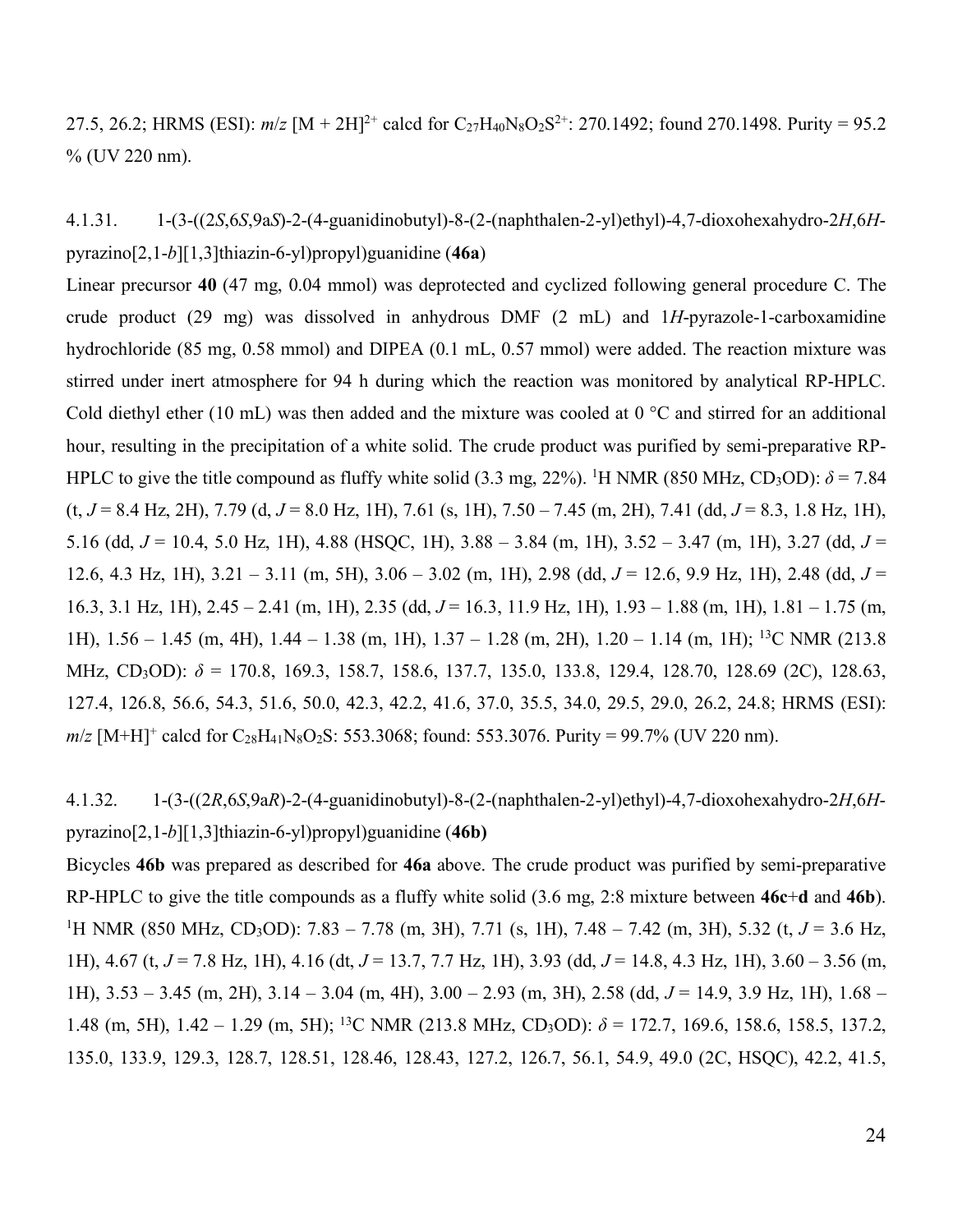40.6, 40.3, 38.7, 34.6, 30.6, 29.5, 26.2, 25.1; HRMS (ESI)  $m/z$  [M+H]<sup>+</sup> calcd for C<sub>28</sub>H<sub>41</sub>N<sub>8</sub>O<sub>2</sub>S<sup>+</sup>: 553.3068; found: 553.3075.

Due to signal overlap, all chemical shifts could not be unambiguously identified for **46c**. See supporting information for key chemical shifts for **46c**.

4.1.33. 1-(3-((2*S*,6*S*,9a*S*)-2-(5-guanidinopentyl)-8-(2-(naphthalen-2-yl)ethyl)-4,7-dioxohexahydro-2*H*,6*H*pyrazino[2,1-*b*][1,3]thiazin-6-yl)propyl)guanidine (**47a**)

Linear precursor **41** (80 mg, 0.07 mmol) was deprotected and cyclized following general procedure C. The crude product (108 mg) was dissolved in anhydrous DMF (5 mL) and 1*H*-pyrazole-1-carboxamidine hydrochloride (118 mg, 0.80 mmol) and DIPEA (0.11 mL, 0.63 mmol) were added. The reaction mixture was stirred under inert atmosphere for 99 h during which the reaction was monitored by analytical RP-HPLC. Cold diethyl ether (20 mL) was then added and the mixture was cooled at 4 °C and stirred for an additional hour, resulting in the precipitation of a white solid. The crude product was purified by semi-preparative RP-HPLC to give the title compound as fluffy white solid (3.5 mg, 13%). <sup>1</sup>H NMR (850 MHz, CD<sub>3</sub>OD):  $\delta$  = 7.84 (t, *J* = 7.7 Hz, 2H), 7.79 (d, *J* = 7.9 Hz, 1H), 7.62 (s, 1H), 7.50 – 7.45 (m, 2H), 7.41 (dd, *J* = 8.4, 1.7 Hz, 1H), 5.16 (dd, *J* = 10.3, 5.1 Hz, 1H), 4.86 (HSQC, 1H), 3.89 – 3.85 (m, 1H), 3.51 – 3.47 (m, 1H), 3.27 (dd, *J* = 12.6, 4.4 Hz, 1H), 3.21 – 3.11 (m, 5H), 3.05 – 3.02 (m, 1H), 2.97 (dd, *J* = 12.6, 10.0 Hz, 1H), 2.48 (dd, *J* = 16.4, 3.1 Hz, 1H), 2.43 – 2.38 (m, 1H), 2.33 (dd, *J* = 16.3, 11.9 Hz, 1H), 1.94 – 1.88 (m, 1H), 1.81 – 1.75 (m, 1H), 1.59 – 1.48 (m, 4H), 1.41 – 1.36 (m, 1H), 1.34 – 1.25 (m, 4H), 1.17 – 1.10 (m, 1H); 13C NMR (213.8 MHz, CD3OD): *δ* = 170.8, 169.3, 158.7, 158.6, 137.7, 135.0, 133.8, 129.4, 128.71, 128.692, 128.688, 128.64 , 127.4, 126.8, 56.6, 54.4, 51.6, 50.0, 42.4, 42.3, 41.6, 37.1, 35.8, 34.0, 29.7, 29.0, 27.37, 27.36, 26.2; HRMS (ESI):  $m/z$  [M+H]<sup>+</sup> calcd for C<sub>29</sub>H<sub>43</sub>N<sub>8</sub>O<sub>2</sub>S<sup>+</sup>: 567.3224; found: 567.3226. Purity = 99.9% (UV 220 nm).

4.1.34. 1-(3-((2*R*,6*S*,9a*R*)-2-(5-guanidinopentyl)-8-(2-(naphthalen-2-yl)ethyl)-4,7-dioxohexahydro-2*H*,6*H*pyrazino[2,1-*b*][1,3]thiazin-6-yl)propyl)guanidine (**47b)**

Bicycles **47b** and was prepared as described for **47a** above. The crude product was purified by semipreparative RP-HPLC to give the title compounds as a fluffy white solid  $(3.5 \text{ mg}, 13\%)$ . <sup>1</sup>H NMR (850 MHz, CD<sub>3</sub>OD):  $\delta$  = 7.84 – 7.78 (m, 3H), 7.71 (s, 1H), 7.48 – 7.42 (m, 3H), 5.31 (t, *J* = 3.7 Hz, 1H), 4.67 (t, *J* = 7.8 Hz, 1H), 4.18 – 4.13 (m, 1H), 3.92 (dd, *J* = 14.8, 4.3 Hz, 1H), 3.59 – 3.55 (m, 1H), 3.52 – 3.48 (m, 2H), 3.17 – 3.11 (m, 2H), 3.11 – 3.05 (m, 2H), 3.01 – 2.94 (m, 3H), 2.57 (dd, *J* = 14.9, 4.0 Hz, 1H), 1.61 – 1.49 (m, 5H), 1.39 – 1.29 (m, 7H); 13C NMR (213.8 MHz, CD3OD): *δ* = 172.7, 169.5, 158.6, 158.5, 137.2, 135.0,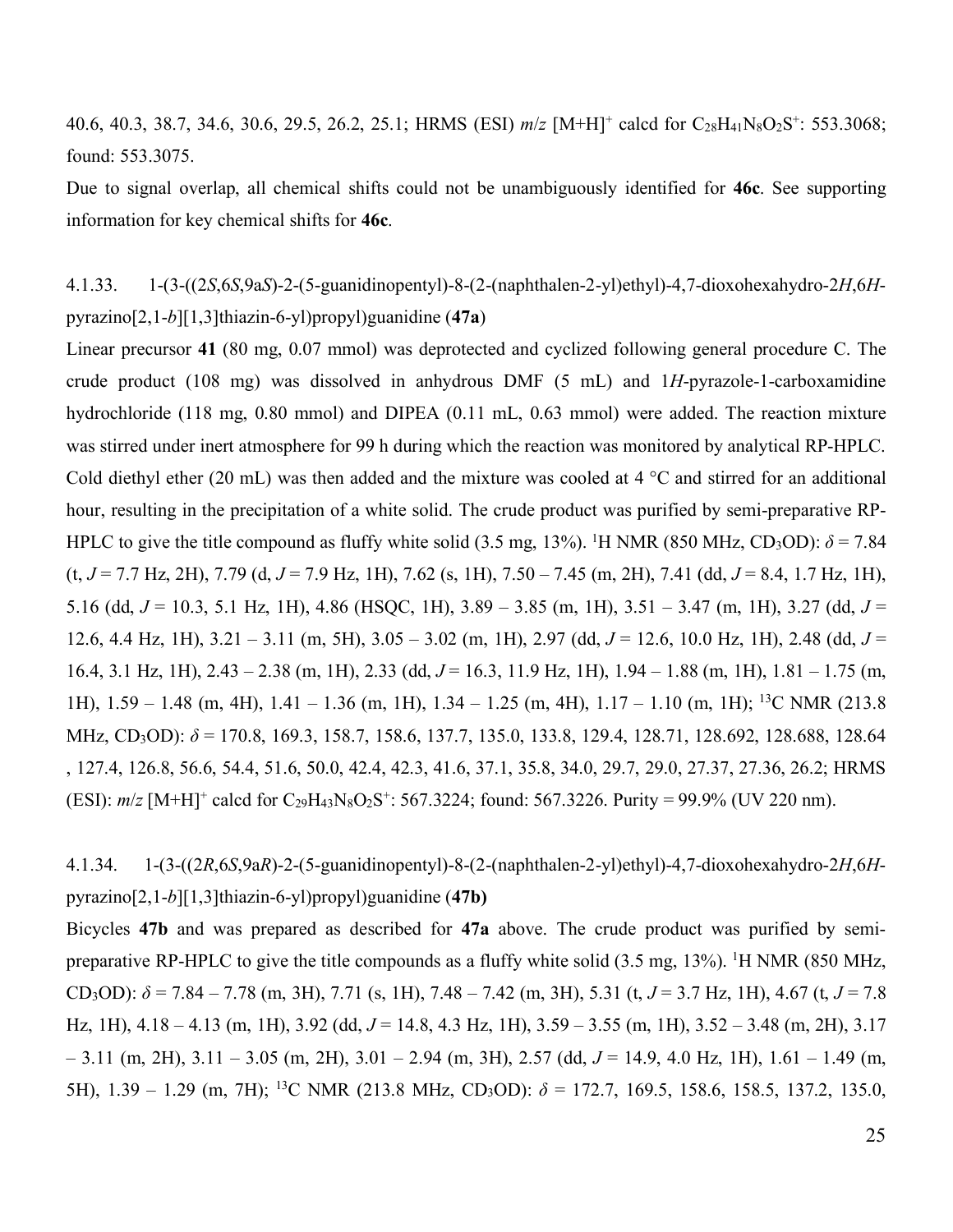133.9, 129.3, 128.7, 128.51, 128.46, 128.43, 127.2, 126.7, 56.0, 54.8, 49.2 (HSQC), 49.1 (HSQC), 42.3, 41.5, 40.6, 40.4, 39.1, 34.6, 30.6, 29.7, 27.6, 27.3, 26.2; HRMS (ESI):  $m/z$  [M + H]<sup>+</sup> calcd for C<sub>29</sub>H<sub>43</sub>N<sub>8</sub>O<sub>2</sub>S<sup>+</sup>: 567.3224; found: 567.3225. Purity = 98.9% (UV 220 nm).

4.1.35. 1,1'-(((2*S*,6*S*,9a*S*)-8-(3-(naphthalen-2-yl)propyl)-4,7-dioxohexahydro-2*H*,6*H*-pyrazino[2,1 *b*][1,3]thiazine-2,6-diyl)bis(propane-3,1-diyl))diguanidine (**48a**)

Linear precursor **42** (90 mg, 0.08 mmol) was deprotected and cyclized following general procedure C. The crude product (97 mg) was dissolved in anhydrous DMF (2 mL) and 1*H*-pyrazole-1-carboxamidine hydrochloride (85 mg, 0.58 mmol) and DIPEA (0.10 mL, 0.57 mmol) were added. The reaction mixture was stirred under inert atmosphere for 78 h during which the reaction was monitored by analytical RP-HPLC. Cold diethyl ether (10 mL) was then added and the mixture was cooled at 4 °C and stirred for an additional hour, resulting in the precipitation of a white solid. The crude product was purified by semi-preparative RP-HPLC to give the title compound as fluffy white solid (3.3 mg, 11%). <sup>1</sup>H NMR (850 MHz, CD<sub>3</sub>OD):  $\delta$  = 7.82 – 7.78 (m, 2H), 7.76 (d, *J* = 8.3 Hz, 1H), 7.69 (s, 1H), 7.46 – 7.41 (m, 2H), 7.37 (dd, *J* = 8.4, 1.8 Hz, 1H), 5.01 (dd, *J* = 10.1, 5.0 Hz, 1H), 4.95 (dd, *J* = 8.4, 4.7 Hz, 1H), 3.68 – 3.63 (m, 1H), 3.54 – 3.48 (m, 2H), 3.41  $- 3.37$  (m, 1H),  $3.27 - 3.23$  (m, 1H),  $3.22 - 3.16$  (m, 3H),  $3.02 - 2.98$  (m, 1H),  $2.90 - 2.86$  (m, 1H),  $2.84 -$ 2.80 (m, 1H), 2.58 (dd, *J* = 16.6, 3.4 Hz, 1H), 2.42 (dd, *J* = 16.5, 12.0 Hz, 1H), 2.11 – 2.03 (m, 2H), 1.97 – 1.92 (m, 1H), 1.80 – 1.74 (m, 1H), 1.71 – 1.65 (m, 1H), 1.64 – 1.57 (m, 4H), 1.52 – 1.47 (m, 1H); 13C NMR  $(213.8 \text{ MHz}, \text{CD}_3\text{OD})$ :  $\delta = 170.9$ , 169.2, 158.7, 158.6, 140.5, 135.1, 133.6, 129.1, 128.7, 128.5, 128.1, 127.4, 127.1, 126.4, 56.7, 52.6, 52.3, 48.3, 42.1, 42.0, 41.7, 37.1, 34.5, 33.3, 29.7, 28.9, 27.2, 26.4; HRMS (ESI):  $m/z$  [M+H]<sup>+</sup> calcd for C<sub>28</sub>H<sub>41</sub>N<sub>8</sub>O<sub>2</sub>S<sup>+</sup>: 553.3068; found: 553.3077. Purity = 100.0% (UV 220 nm).

4.1.36. 1,1'-(((2*R*,6*S*,9a*R*)-8-(3-(naphthalen-2-yl)propyl)-4,7-dioxohexahydro-2*H*,6*H*-pyrazino[2,1 *b*][1,3]thiazine-2,6-diyl)bis(propane-3,1-diyl))diguanidine (**48b**)

Bicycle **48b** was prepared as described for **48a** above. The crude product was purified by semi-preparative RP-HPLC to give the title compound as a fluffy white solid (4.6 mg, 2:8 mixture between 48c and 48b). <sup>1</sup>H NMR (850 MHz, CD<sub>3</sub>OD): *δ* = 7.82 – 7.77 (m, 3H), 7.68 (s, 1H), 7.46 – 7.40 (m, 2H), 7.40 – 7.37 (m, 1H), 5.41 – 5.40 (m, 1H), 4.79 – 4.76 (m, 1H), 4.11 (dd, *J* = 14.9, 4.3 Hz, 1H), 3.67 – 3.63 (m, 1H), 3.59 – 3.55 (m, 1H), 3.53 (dd, *J* = 15.0, 2.7 Hz, 1H), 3.52 – 3.48 (m, 1H), 3.27 – 3.18 (m, 3H), 3.12 – 3.09 (m, 2H), 3.05 (dd,  $J = 14.8$ , 6.0 Hz, 1H), 2.91 – 2.86 (m, 1H), 2.83 – 2.79 (m, 1H), 2.63 (dd,  $J = 14.9$ , 3.8 Hz, 1H), 2.09 – 1.97 (m, 2H), 1.83 – 1.75 (m, 2H), 1.69 – 1.65 (m, 2H), 1.64 – 1.57 (m, 3H), 1.46 – 1.39 (m, 1H); 13C NMR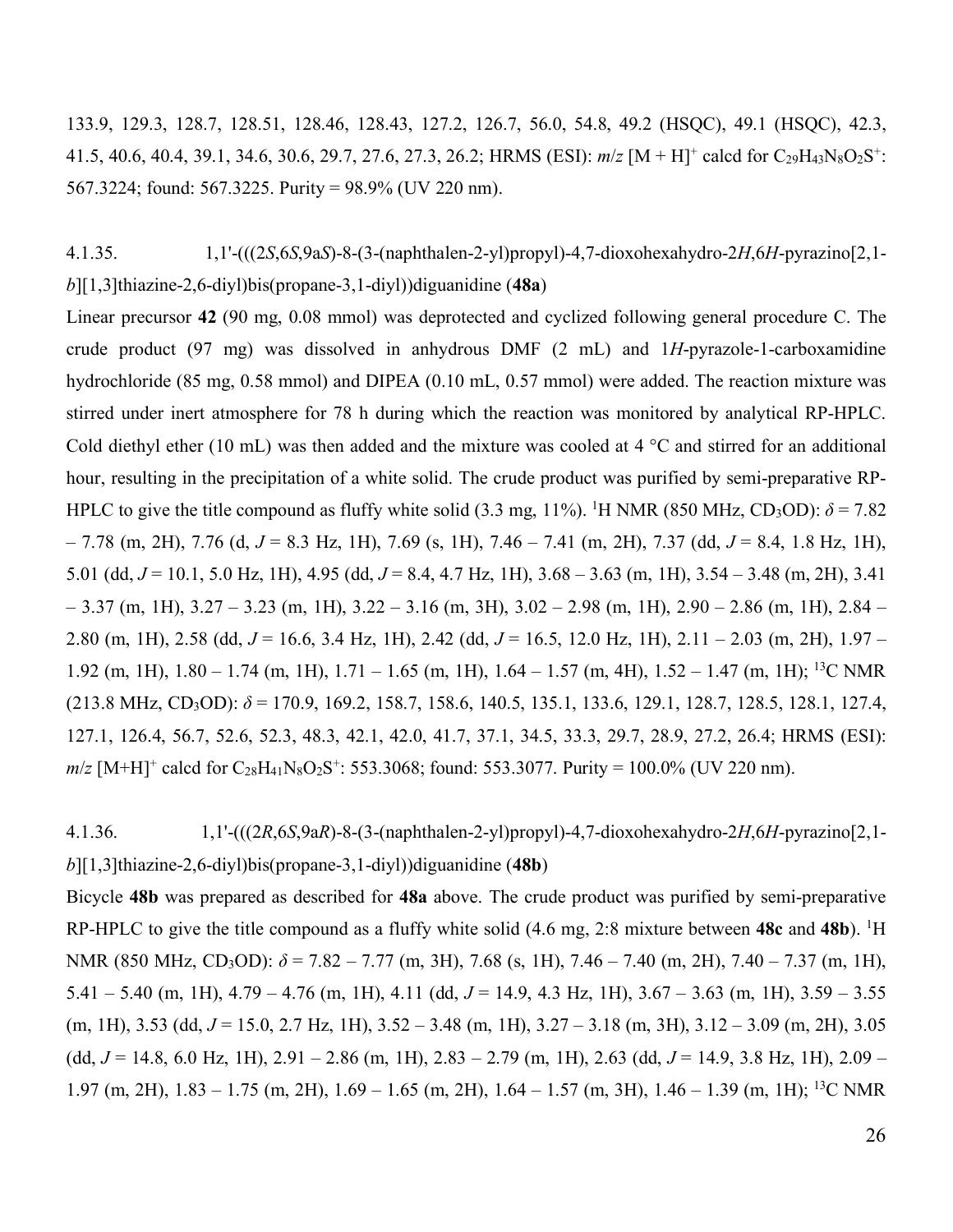(850 MHz, CD3OD): *δ* = 172.7, 169.9, 158.61, 158.55, 140.3, 135.2, 133.6, 129.1, 128.6, 128.4, 128.1, 127.4, 127.0, 126.3, 56.1, 55.1, 48.4, 47.8, 42.0, 41.7, 40.4, 40.3, 36.3, 34.3, 30.7, 29.8, 27.5, 26.5; HRMS (ESI):  $m/z$  [M+H]<sup>+</sup> calcd for C<sub>28</sub>H<sub>41</sub>N<sub>8</sub>O<sub>2</sub>S<sup>+</sup>: 553.3068; found: 553.3077. Purity = 97.2% (sum of diastereoisomers **48b** and **48c**, UV 220 nm)

Due to signal overlap, all chemical shifts could not be unambiguously identified for **48c**. See supporting information for key chemical shifts for **48c**.

# 4.1.37. 1,1'-(((2*RS*,6*S*,9a*RS*)-8-(3-(naphthalen-2-yl)propyl)-4,7-dioxohexahydro-2*H*,6*H*-pyrazino[2,1 *b*][1,3]thiazine-2,6-diyl)bis(propane-3,1-diyl))diguanidine (**48d)**

Bicycle **48d** was prepared as described for **48a** above. The crude product was purified by semi-preparative RP-HPLC to give the title compound as a fluffy white solid (0.9 mg, 2:8 mixture of **48b** and **48d**). 1H (850 MHz, CD3OD): *δ* = 7.82 – 7.77 (m, 3H), 7.68 (s, 1H), 7.45 – 7.41 (m, 2H), 7.38 (dd, *J* = 8.3, 1.7 Hz, 1H), 4.66 (dd, *J* = 9.2, 6.0 Hz, 1H), 4.50 (dd, *J* = 11.4, 4.4 Hz, 1H), 3.72 – 3.68 (m, 1H), 3.67 – 3.63 (m, 1H), 3.59 (dd, *J* = 13.7, 4.3 Hz, 1H), 3.49 – 3.44 (m, 1H), 3.26 – 3.19 (m, 3H), 3.16 (t, *J* = 6.8 Hz, 2H), 2.91 – 2.87 (m, 1H), 2.83 – 2.79 (m, 1H), 2.62 (dd, *J* = 16.1, 5.3 Hz, 1H), 2.43 (dd, *J* = 16.2, 7.1 Hz, 1H), 2.08 – 2.00 (m, 2H), 1.85 – 1.80 (m, 1H), 1.78 – 1.73 (m, 1H), 1.70 – 1.65 (m, 3H), 1.65 – 1.59 (m, 3H), 1.51 – 1.46 (m, 1H); 13C (213.8 MHz, CD3OD): *δ* = 171.3, 170.2, 158.64, 158.59, 140.6, 135.1, 133.6, 129.0, 128.6, 128.5, 128.3, 127.4, 127.2, 126.5, 57.4, 56.5, 48.2, 47.8, 41.9, 41.6, 41.0, 40.8, 35.1, 34.5, 31.2, 29.6, 27.3, 26.5; HRMS (ESI):  $m/z$  [M+H]<sup>+</sup> calcd for C<sub>28</sub>H<sub>41</sub>N<sub>8</sub>O<sub>2</sub>S<sup>+</sup>: 553.3068; found: 553.3076. Purity = 82.7% (sum of diastereoisomers **48b** and **48d**, UV 220 nm)

4.1.38. 1-(3-((2*S*,6*S*,9a*S*)-2-(5-guanidinopentyl)-8-(3-(naphthalen-2-yl)propyl)-4,7-dioxohexahydro-2*H*,6*H*pyrazino[2,1-*b*][1,3]thiazin-6-yl)propyl)guanidine (**49a**)

Linear precursor **43** (117 mg, 0.10 mmol) was deprotected and cyclized following general procedure C. The crude product (87 mg) was dissolved in anhydrous DMF (5 mL), 1*H*-pyrazole-1-carboxamidine hydrochloride (100 mg, 0.69 mmol) and DIPEA (0.12 mL, 0.69 mmol) were added. The reaction mixture was stirred at room temperature for 93 h at room temperature during which the reaction was monitored by analytical RP HPLC. The reaction was cooled to 0 °C, cold diethyl ether (20 mL) was added and stirring continued for an additional hour, resulting in the precipitation of a brown oil (152 mg). The crude product was purified by semi-preparative RP-HPLC to give the title compound as a white fluffy solid (3.2 mg, 8%). <sup>1</sup>H NMR (850 MHz, CD<sub>3</sub>OD):  $\delta$  = 7.80 (dd, *J* = 17.7, 8.0 Hz, 2H), 7.76 (d, *J* = 8.3 Hz, 1H), 7.69 (s, 1H),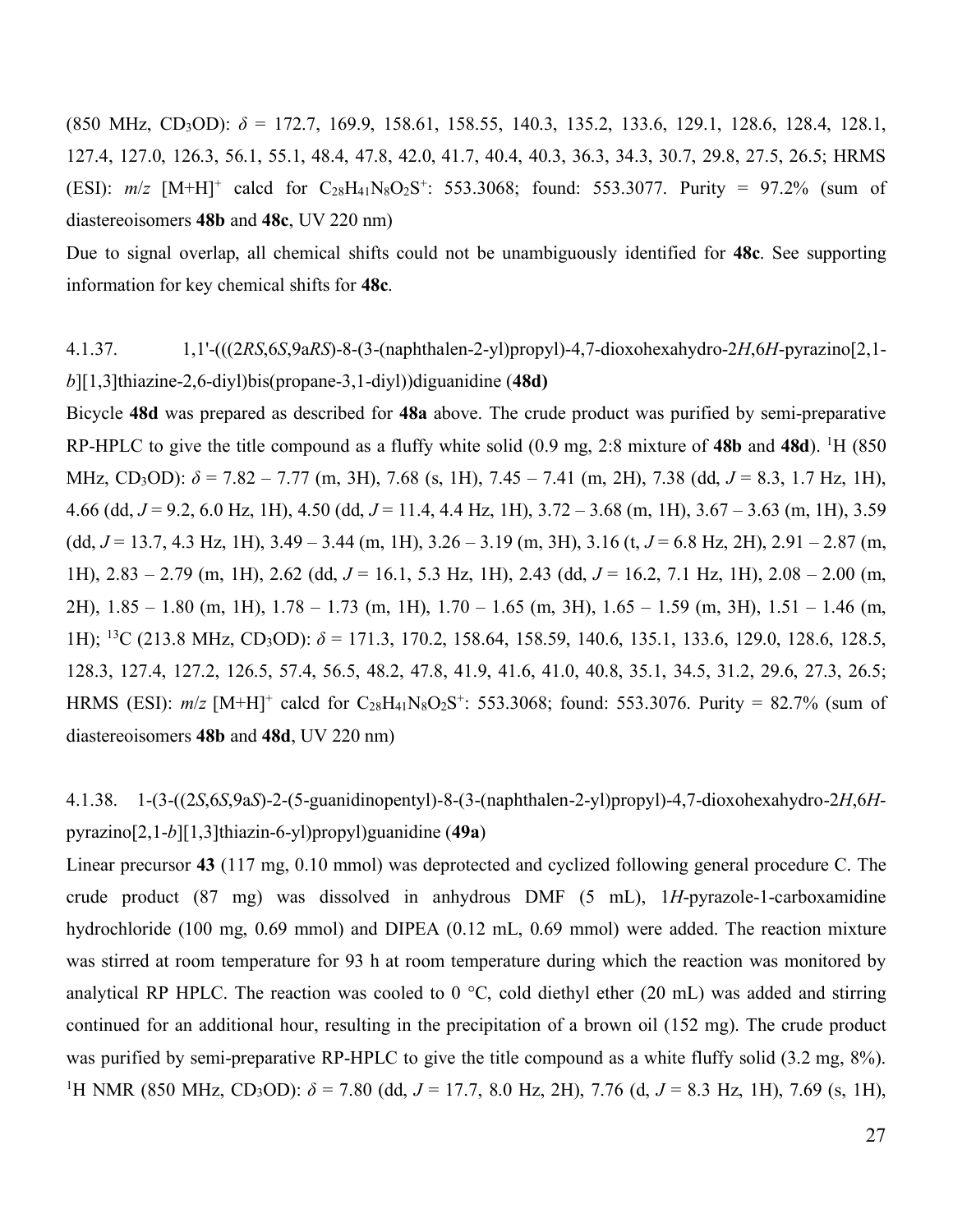7.46 – 7.41 (m, 2H), 7.36 (dd, *J* = 8.4, 1.7 Hz, 1H), 5.01 (dd, *J* = 10.1, 4.9 Hz, 1H), 4.91 (dd, *J* = 8.8, 4.5 Hz, 1H), 3.67 (dt, *J* = 13.6, 7.4 Hz, 1H), 3.52 – 3.45 (m, 2H), 3.37 (ddd, *J* = 13.4, 7.4, 6.0 Hz, 1H), 3.27 – 3.23 (m, 1H), 3.21 – 3.15 (m, 3H), 2.97 – 2.93 (m, 1H), 2.90 – 2.86 (m, 1H), 2.84 – 2.79 (m, 1H), 2.55 (dd, *J* = 16.6, 3.4 Hz, 1H), 2.39 (dd, *J* = 16.6, 12.0 Hz, 1H), 2.11 – 2.03 (m, 2H), 1.97 – 1.92 (m, 1H), 1.80 – 1.74 (m, 1H), 1.63 – 1.57 (m, 4H), 1.57 – 1.53 (m, 1H), 1.48 – 1.41 (m, 2H), 1.41 – 1.34 (m, 3H); 13C NMR (213.8 MHz, CD3OD): *δ* = 171.0, 169.3, 158.65, 158.60, 140.5, 135.1, 133.5, 129.1, 128.7, 128.5, 128.1, 127.4, 127.1, 126.3, 56.7, 52.8, 52.1, 48.3, 42.4, 42.2, 41.7, 37.3, 36.2, 34.5, 29.73, 29.67, 28.9, 27.43, 27.38, 26.3; HRMS (ESI):  $m/z$  [M+H]<sup>+</sup> calcd for C<sub>30</sub>H<sub>45</sub>N<sub>8</sub>O<sub>2</sub>S<sup>+</sup>: 581.3381; found: 581.3389. Purity = 99.0% (UV 220 nm).

4.1.39. 1-(3-((2*R*,6*S*,9a*R*)-2-(5-guanidinopentyl)-8-(3-(naphthalen-2-yl)propyl)-4,7-dioxohexahydro-2*H*,6*H*pyrazino[2,1-*b*][1,3]thiazin-6-yl)propyl)guanidine (**49b)**

Bicycles **49b** was prepared as described for **49a** above. The crude product was purified by semi-preparative RP-HPLC to give the title compound as a fluffy white solid (2.2 mg, 3:7 mixture between **49c** and **49b**). 1H NMR (850 MHz, CD<sub>3</sub>OD): *δ* = 7.81 – 7.77 (m, 3H), 7.69 (s, 1H), 7.46 – 7.37 (m, 3H), 5.40 – 5.39 (m, 1H), 4.80 – 4.77 (m, 1H), 4.10 (dd, *J* = 14.9, 4.3 Hz, 1H), 3.67 – 3.63 (m, 1H), 3.63 – 3.59 (m, 1H), 3.53 (dd, *J* = 15.0, 2.7 Hz, 1H), 3.47 – 3.43 (m, 1H), 3.27 – 3.20 (m, 2H), 3.17 (t, *J* = 7.2 Hz, 1H), 3.05 – 3.01 (m, 2H), 2.92 – 2.87 (m, 1H), 2.83 – 2.78 (m, 1H), 2.62 (dd, *J* = 14.9, 3.8 Hz, 1H), 2.10 – 2.02 (m, 1H), 2.01 – 1.96 (m, 1H), 1.84 – 1.75 (m, 2H), 1.70 – 1.64 (m, 2H), 1.62 – 1.56 (m, 2H), 1.47 – 1.42 (m, 1H), 1.41 – 1.24 (m, 5H); 13C (213.8 MHz, CD3OD): *δ* = 172.9, 169.9, 158.6, 158.5, 140.4, 135.2, 133.6, 129.0, 128.6, 128.4, 128.1, 127.4, 127.0, 126.3, 56.1, 55.0, 48.4, 47.7, 42.3, 41.7, 40.8, 40.5, 39.3, 34.3, 30.7, 29.9, 29.6, 27.7, 27.3, 26.5; HRMS (ESI):  $m/z$  [M+H]<sup>+</sup> calcd for C<sub>30</sub>H<sub>45</sub>N<sub>8</sub>O<sub>2</sub>S<sup>+</sup>: 581.3381; found: 581.3382; Purity = 96.6% (sum of diastereoisomers **49b** and **49c**, UV 220 nm).

Due to signal overlap, all chemical shifts could not be unambiguously identified for **49c**. See supporting information for key chemical shifts for **49c**.

# 4.1.40. 1-(3-(2-(5-guanidinopentyl)-8-(3-(naphthalen-2-yl)propyl)-4,7-dioxohexahydro-2*H*,6*H*-pyrazino[2,1 *b*][1,3]thiazin-6-yl)propyl)guanidine (**49d**)

Bicycle **49d** was prepared as described for **49a** above. The crude product was purified by semi-preparative RP-HPLC to give the title compound as a fluffy white solid (1.3 mg, 1:9 mixture of **49b** and **49d**). 1H NMR (850 MHz, CD3OD): *δ* = 7.82 – 7.77 (m, 3H), 7.68 (s, 1H), 7.46 – 7.41 (m, 2H), 7.39 (dd, *J* = 8.3, 1.8 Hz,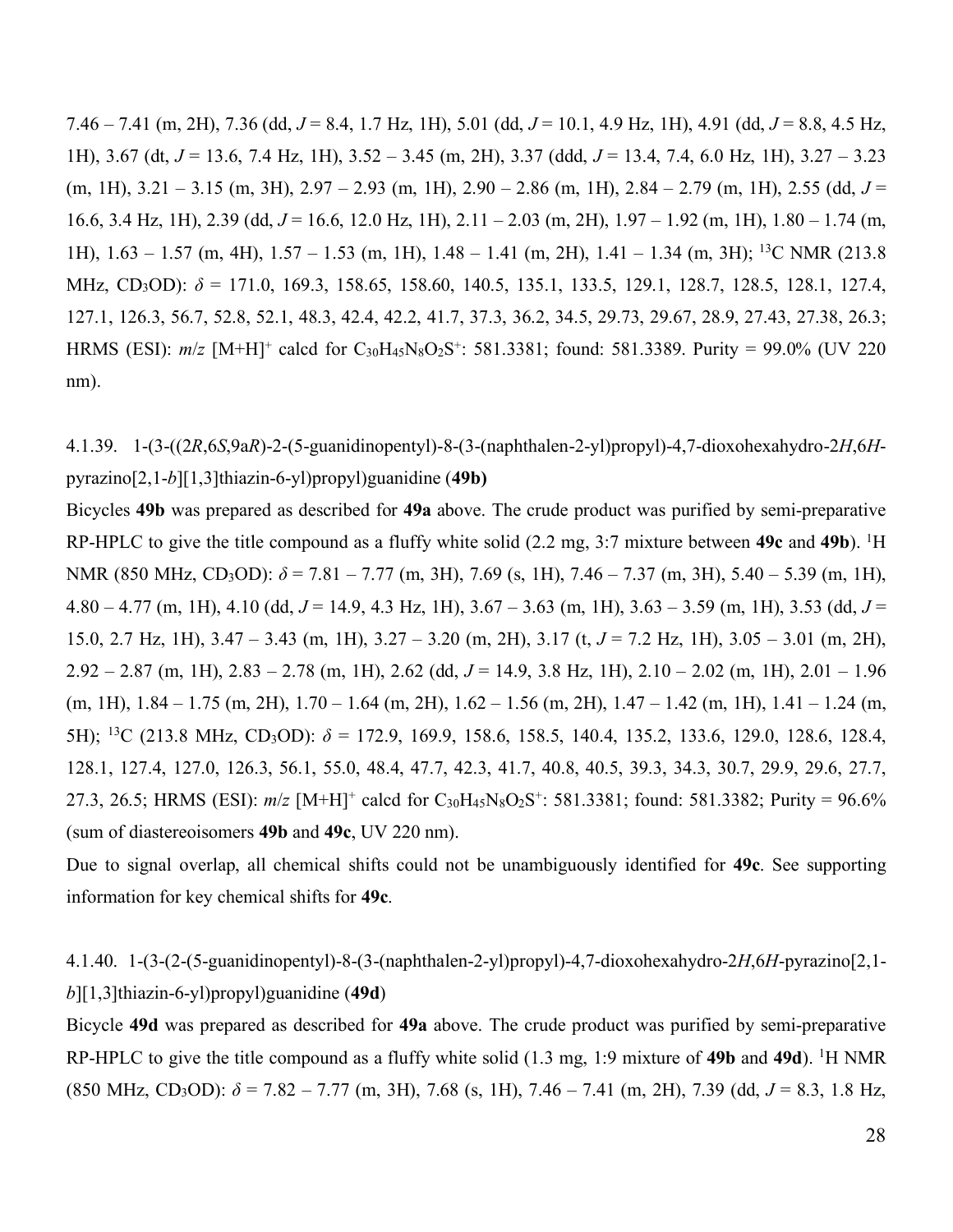1H), 4.65 (dd, *J* = 9.0, 6.1 Hz, 1H), 4.49 (dd, *J* = 11.4, 4.5 Hz, 1H), 3.72 – 3.68 (m, 1H), 3.66 (dd, *J* = 13.6, 11.4 Hz, 1H), 3.58 (dd,  $J = 13.7$ , 4.4 Hz, 1H), 3.49 – 3.45 (m, 1H), 3.26 – 3.19 (m, 3H), 3.16 (t,  $J = 7.2$  Hz, 2H), 2.91 – 2.87 (m, 1H), 2.83 – 2.79 (m, 1H), 2.59 (dd, *J* = 16.0, 5.5 Hz, 1H), 2.41 (dd, *J* = 16.1, 6.9 Hz, 1H), 2.09 – 1.99 (m, 2H), 1.85 – 1.80 (m, 1H), 1.78 – 1.72 (m, 1H), 1.70 – 1.65 (m, 2H), 1.61 – 1.56 (m, 3H), 1.48 – 1.34 (m, 5H); 13C NMR (213.8 MHz, CD3OD): *δ* = 171.6, 170.2, 158.63, 158.59, 140.6, 135.1, 133.6, 129.0, 128.6, 128.5, 128.3, 127.4, 127.2, 126.5, 57.4, 56.4, 48.2, 47.8, 42.4, 41.6, 41.1, 41.0, 38.2, 34.5, 31.2, 29.7, 29.6, 27.5, 27.3, 26.5: HRMS (ESI):  $m/z$  [M + H]<sup>+</sup> calcd for C<sub>30</sub>H<sub>45</sub>N<sub>8</sub>O<sub>2</sub>S<sup>+</sup>: 581.3381; found 581.3389. Purity =  $90.9\%$  (UV 220 nm).

**4.2. Biology** – The final compounds were tested for antagonistic activity against the human CXCR4 in a scintillation proximity-based inositol-phosphate accumulation assay (SPA-IP) following the same protocol as recently described. 7

# **Acknowledgements**

Financial support for this project was obtained from the University of Bergen (M.B. and B.E.H.), UiT The Arctic University of Norway (Z.G.Z and J.V.), and from the University of Copenhagen and the Danish Medical Research Council, the Hørslev Foundation, the AP-Møller Foundation and the Danish Research Council | Health and Disease (S.K. and M.M.R.). The authors would like to thank associate professor Nils Åge Frøystein and associate professor Jarl Underhaug at the University of Bergen for excellent technical support with NMR experiments, and Dr. Bjarte Holmelid at the University of Bergen and Maibritt S. Baggesen at the University of Copenhagen for excellent technical support for MS analyses and biological analyses respectively. The Research Council of Norway is acknowledged for support through the Norwegian NMR Platform, NNP (226244 / F50)

# **Supplementary Data**

Supplementary data (HPLC traces for key cyclization reactions and key NMR data for bicycles) associated with this article can be found, in the online version, at http://

# **References and Notes**

- 1. Ripka, AS; Rich, DH. *Curr. Opin. Chem. Biol.* **1998,** *2*, 441-452.
- 2. Ung, P; Winkler, DA. *J. Med. Chem.* **2011,** *54*, 1111-1125.